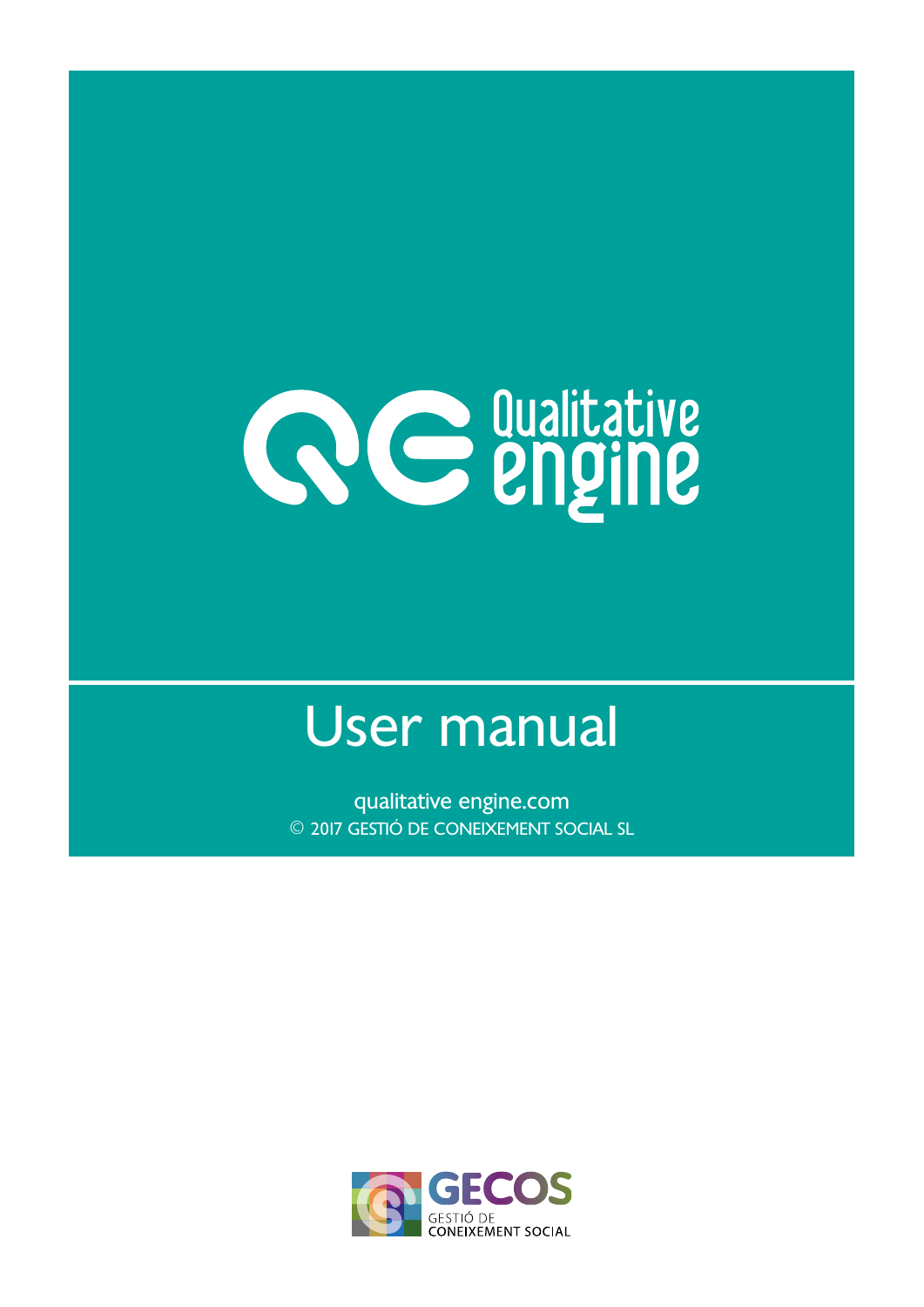

## **Contents**

| 1. | <b>Introduction</b>                            | 3              |
|----|------------------------------------------------|----------------|
| 2. | <b>Description</b>                             | 4              |
|    | • Definition of models                         | 4              |
| з. | <b>Technological requirements</b>              | 5              |
| 4. | <b>Users</b>                                   | 5              |
|    | • 4.1 - Administrator                          | 5              |
|    | • 4.2 - Modellers                              | 6              |
|    | - Basic modeler                                | 6              |
|    | - Advanced modeler                             | 6              |
|    | • 4.3 - Analyst                                | 6              |
|    | .4.4 - Assignation of a model to the user      | $\overline{7}$ |
|    | • 4.5 - Assignation of analysis to the user    | 9              |
|    | .4.6 - Assignation of optimization to the user | 11             |
| 5. | <b>Screens</b>                                 | 13             |
|    | $\cdot$ 5.1 - Models                           | 13             |
|    | - List of models                               | 14             |
|    | - Editing models                               | 14             |
|    | $-5.2 - Users$                                 | 15             |
|    | - List of users                                | 15             |
|    | - Editing users                                | 15             |
|    | • 5.3 - Operators                              | 16             |
|    | - List of operators                            | 16             |
|    | • 5.4 - Analysis                               | 16             |
|    | - List of analysis                             | 16             |
|    | - Execution of analysis                        | 17             |
|    | • 5.5 - Optimizations                          | 18             |
|    | - List of optimizations                        | 18             |
|    | - Execution of the optimizations               | 19             |
|    | • 5.6 - Perceptions                            | 19             |
|    | - List of perceptions                          | 19             |
|    | - Execution of the perception                  | 20             |
| 6. | <b>Working with the QE</b>                     | 21             |
|    | $\cdot$ 6.1 - Models                           | 21             |
|    | - Creating a model                             | 21             |
|    | - Changing the structure of the model          | 22             |
|    | • 6.2 - Analysis                               | 23             |
|    | - Creating an analysis                         | 23             |
|    | - Executing an analysis                        | 24             |
|    | - Editing basic information                    | 25             |
|    | • 6.3 - Optimizations                          | 25             |
|    | - Creating an optimization                     | 25             |
|    | - Executing an optimization                    | 26             |
|    | - Interpreting results                         | 26             |
|    | • 6.4 - Perceptions                            | 27             |
|    | - Creating a perception                        | 27             |
|    | - Executing a perception                       | 28             |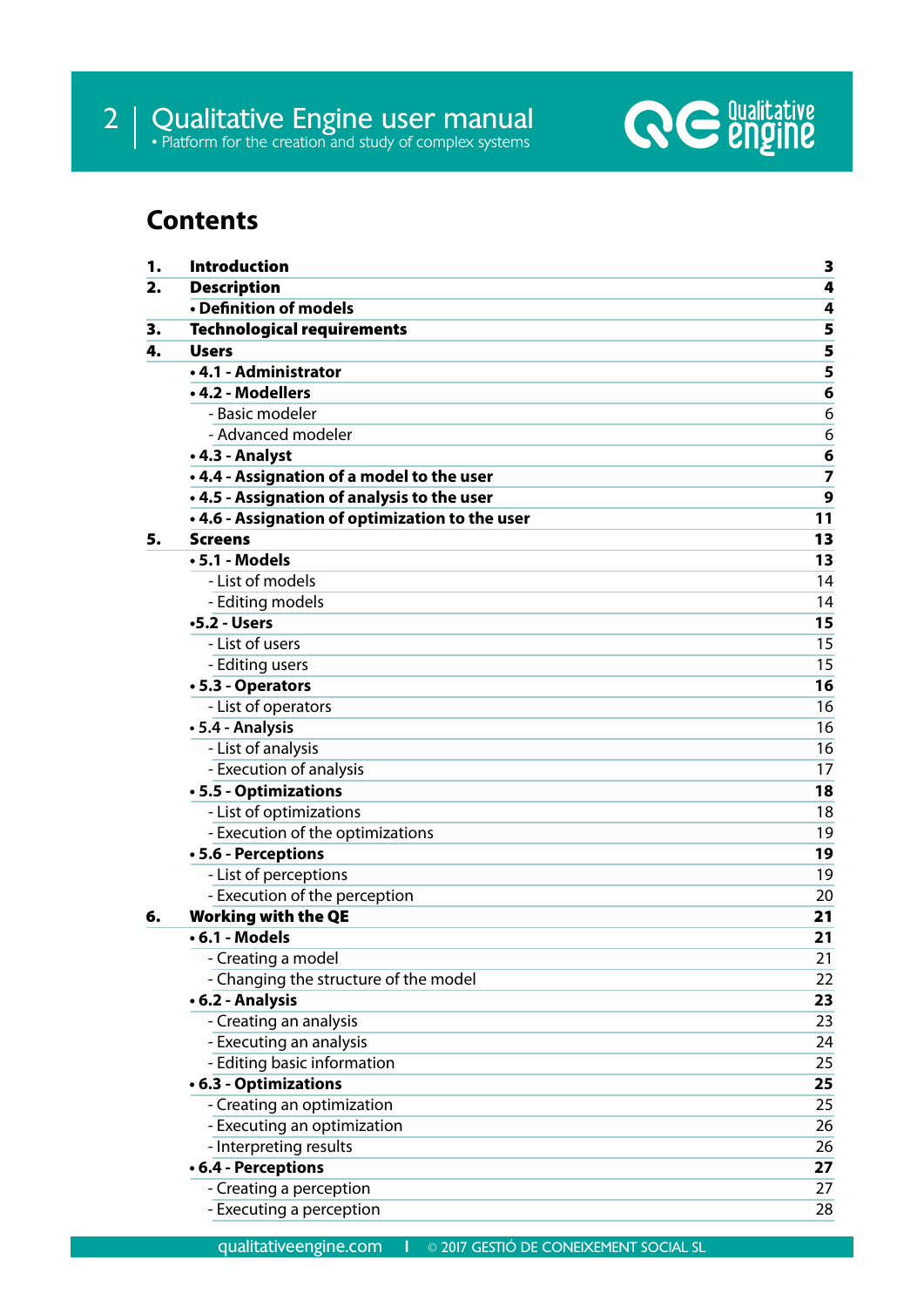## **1. Introduction**

**RE** *<u>engine</u>* 

This document is intended as a guide to the use of the **Qualitative Engine** program for the generation, calculation and optimization of models of expert systems.

Below is an attempt to explain and list the most essential aspects in order to be able to easily use and understand the **Qualitative Engine** (QE) platform.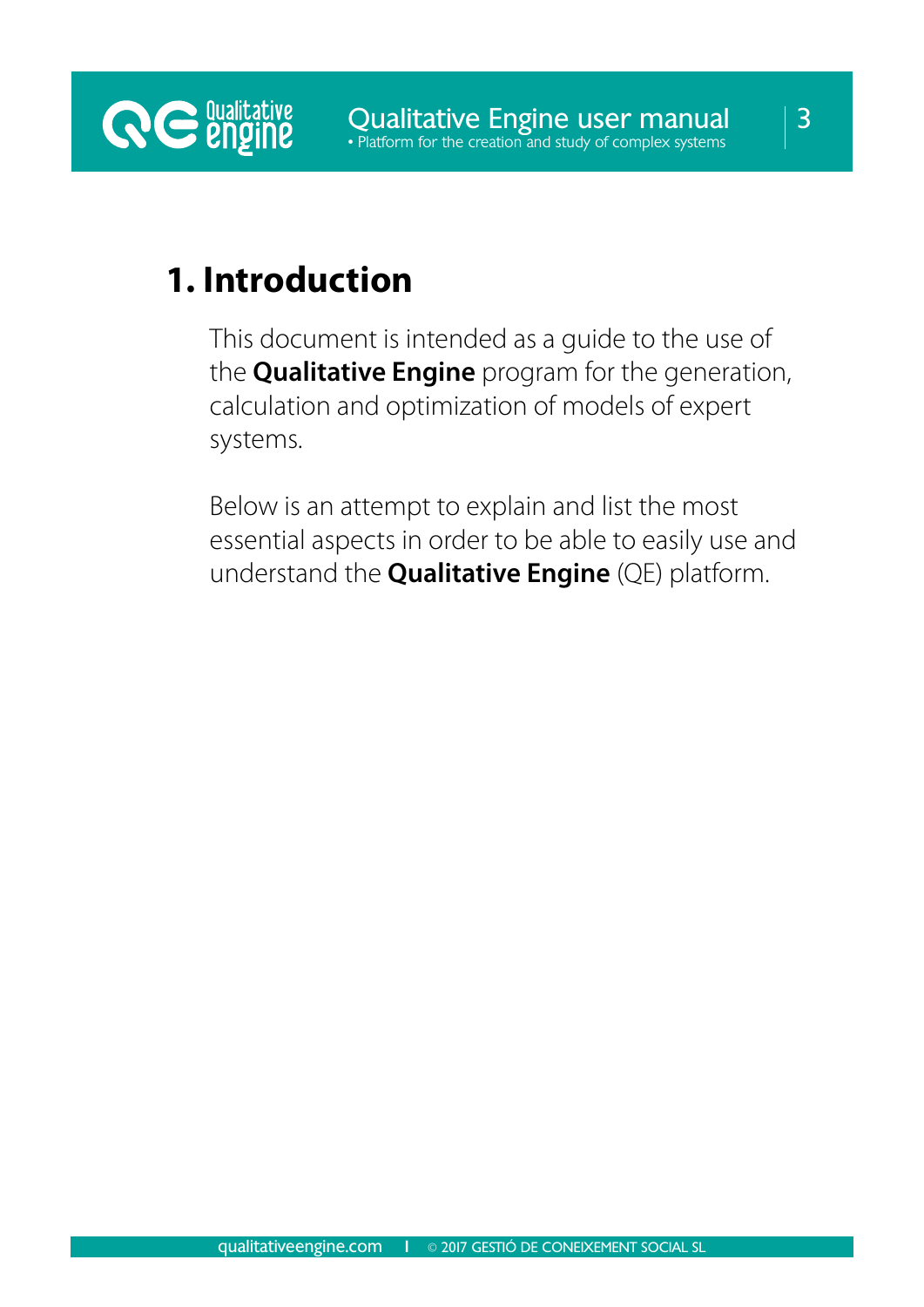

## **2. Description**

**Qualitative Engine** is a tool for the diagnostic and formulation of improvement recommendations for expert systems, based on the techniques of qualitative reasoning.

## **Definition of model**

Models are defined in tree format, where each leaf is a variable, the set of variables form the indicators and, at the same time, the set of indicators provides an overall diagnostic.



*GRAPHICAL REPRESENTATION OF A MODEL WITH VARIABLES AND INDICATORS*

The variables and indicators are assigned a weighting and a causal operator. The calculation of models is based on causal operations on the variables and indicators. The variables give a value to their indicator and, in turn, the indicators generate a value for their superior, thus obtaining a total value for the system (diagnostic) on the tree root.

The diagnostic for the models allows the determination of the changes necessary to specific variables in order to increase the value of the indicator, and thus be able to predict which variables must be changed in order to modify the total value of a model.

This way, using the QE, it is possible to create and study all manner of models in a vast range of settings and fields.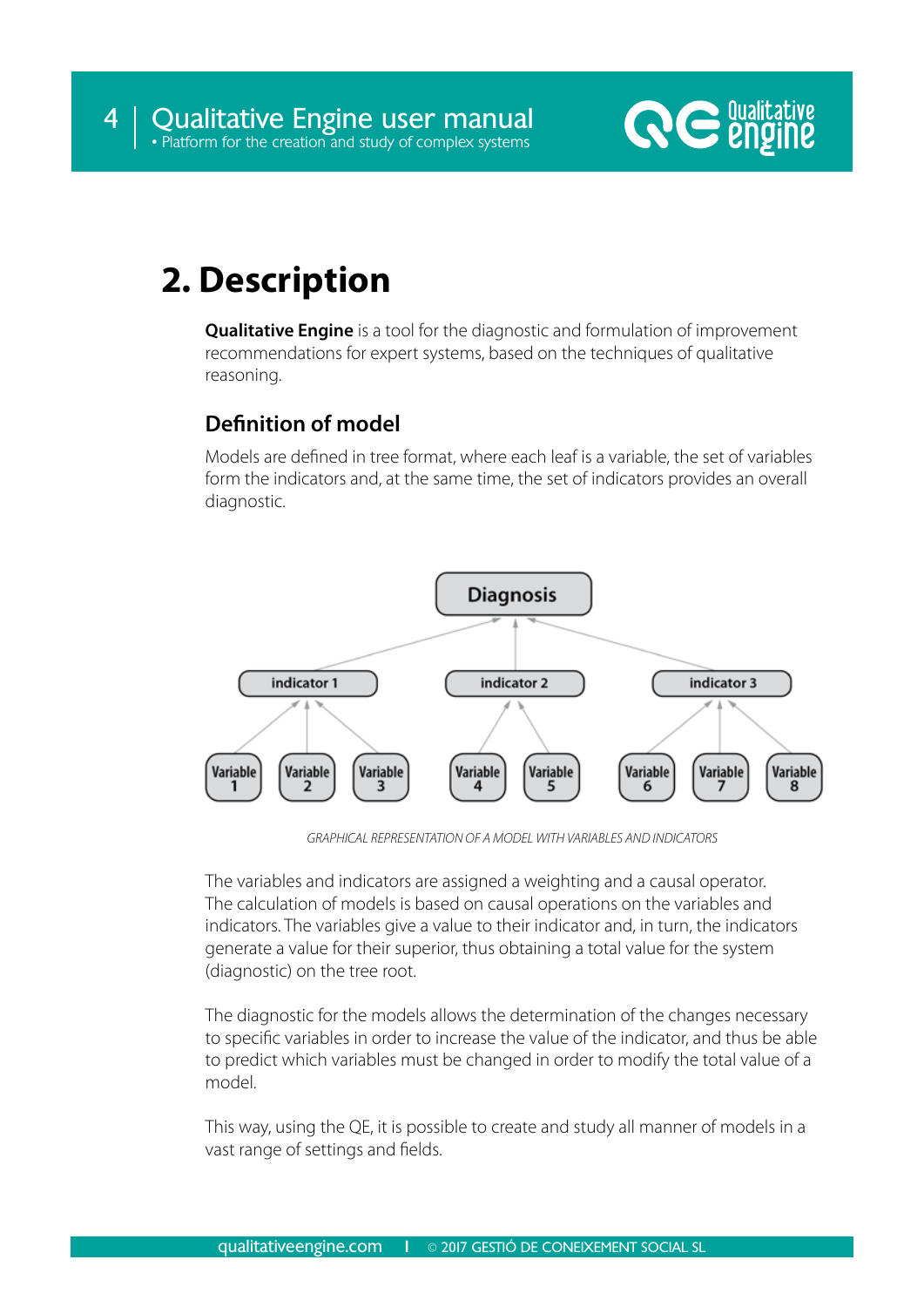## **3. Technological requirements**

In order for the **Qualitative Engine** application to work correctly, a server featuring the following is recommended:

- **• PHP version 5.6 or above.**
- **• MySQL version 5.6 or above.**
- **• HTTPS support.**

## **4. Users**

**RE** *<u>engine</u>* 

The application has three user types, who are granted different capabilities.

|                      |           | <b>Modeler (Basic and Advanced</b> |                             |                  |
|----------------------|-----------|------------------------------------|-----------------------------|------------------|
|                      |           | <b>Analyst</b>                     |                             |                  |
| 3 Users 88 Operators | db Models |                                    | ud Analysis ~ Optimizations | Perceptions<br>v |

*ACCESS IS DIFFERENT IN ACCORDANCE WITH USER TYPOLOGY*

## **4.1 - Administrator**

The administrator user has all the capabilities available within the application open: management of users, operators, models, analysis, optimizations and perceptions.

The administrator is the sole manager of defined operators, which are assigned to variables and indicators, and is the sole figure with the capability to manage the application users and their assignation of models, analysis and optimizations.

### **NOTE:**

The figure of administrator can see all the records created on the application; in other words, all those models, analyses, optimizations and perceptions created by any user will be visible and may be managed by the administrator.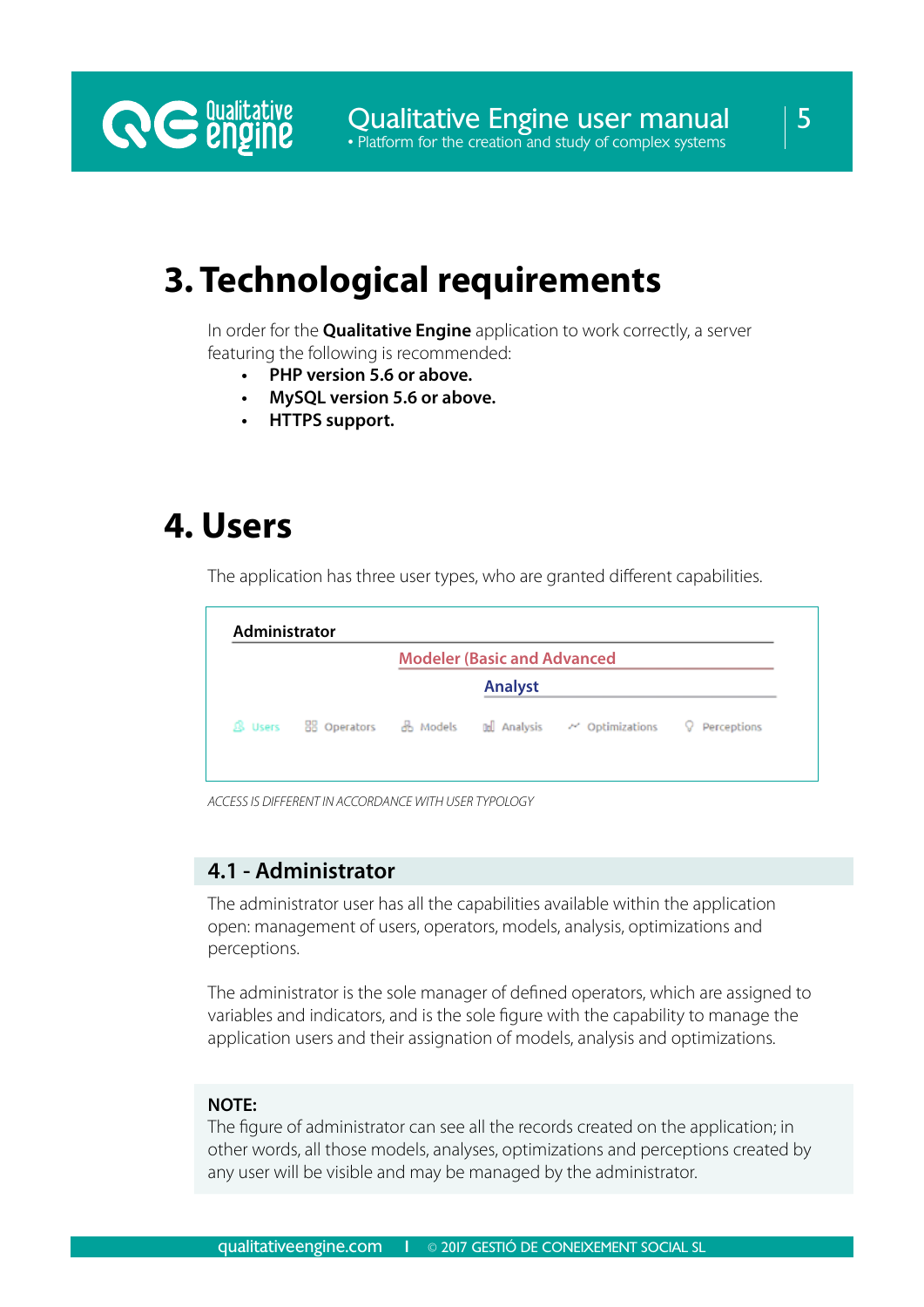

## **4.2 - Modelers**

Users with the role of moderator can access on the application all the management capabilities for models, analyses, optimizations and perceptions. There are two types of modeler user:

## **Basic modeler**

The basic modeler has restricted use of operators.

### **Advanced modeler**

The advanced modeler has all the activated operators available, and the capacity to customize the matrix of the causal operator.

Modelers will only be able to manage models, analyses or optimizations that they have created, or they have been assigned by an administrator, and which are not blocked.

## **4.3 - Analyst**

Users with the role of analyst can access, in the application, all the management capabilities for analyses, optimizations and perceptions.

Users with the role of analyst may only manage the analyses, optimizations or perceptions that they have created, or they have been assigned by an administrator.

## **NOTE:**

The creation of an analysis is carried out using an existing model, which the user with the role of analyst will need to have assigned by an administrator.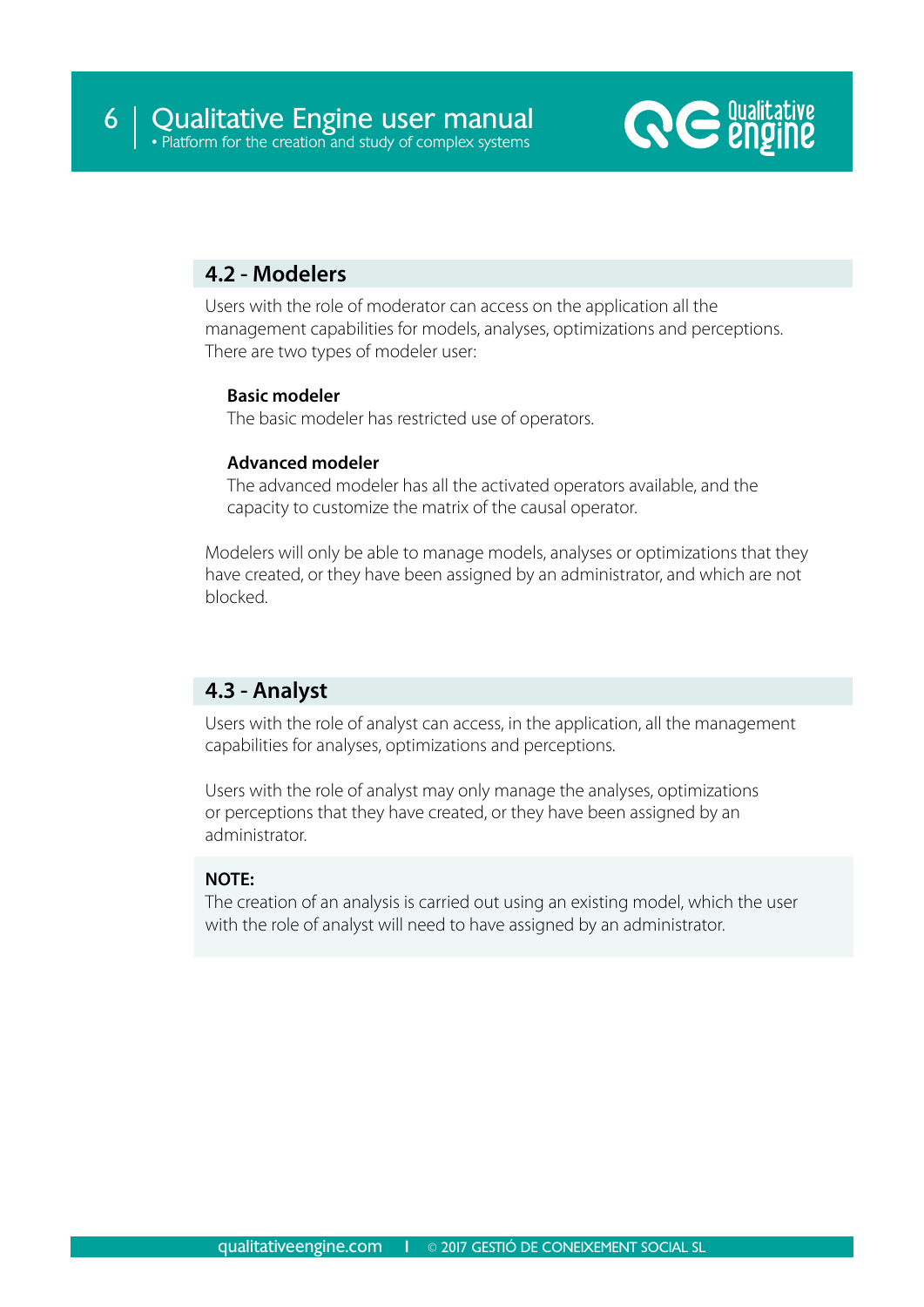## **4.4 - Assignation of a model to the user**

In order for a user to have access to a specific model that he/she has not created, it must be assigned.

This task may only be performed by a user who is an administrator.

#### **In order to perform the assignation:**

**RE** *<u>engine</u>* 

- 1. We must go to the list of models in the Models section.
- 2. Once the model we wish to assign has been identified, we can click on the edit button.

|                          | Qualitative Engine                                                 |                                                             | Administrator - PA | O English -             |
|--------------------------|--------------------------------------------------------------------|-------------------------------------------------------------|--------------------|-------------------------|
|                          | (5 Users BB Operators - 5 Models - tail Analysis - ~ Optimizations |                                                             |                    |                         |
| Rome   Models            |                                                                    |                                                             |                    |                         |
| Models                   |                                                                    |                                                             |                    |                         |
|                          |                                                                    |                                                             |                    |                         |
|                          | +new model                                                         |                                                             | Search:            | $\overline{\mathbf{2}}$ |
|                          | $Show 25$ . models.                                                |                                                             |                    |                         |
|                          | Id   Name                                                          | · Description                                               | Crested            | ×.<br>Adtigas.          |
| 12                       | Efficiência institucions socials                                   | Aplicació a SERVEIS SOCIALS per erradicació de la POBRESA   | 19/06/2017         | $ I $ a $ a $           |
| $\overline{\mathcal{U}}$ | MUSSIKALS                                                          | Mesura del grau d'exclusió social d'una població Agost 2017 | 19/08/2017         | 図画■                     |

3. On the edition panel, on the right of the basic information block, there is a user assignation block, where users who have a model assigned are listed.

| Qualitative Engine                                                                                 | Administrator +<br>@ English+ |
|----------------------------------------------------------------------------------------------------|-------------------------------|
| S Users El Operators E Models al Analysis - Optimizations                                          |                               |
| Home / Models / Edit model                                                                         | з                             |
| Edit model                                                                                         |                               |
| Basic data<br>Name model                                                                           | Assigned users                |
| Efidència institucions suciais                                                                     | «Alex »Humbert «Uus »Harta    |
| Description <sup>1</sup>                                                                           |                               |
| Aplicació a SERVEIS SOCIALS per entadicació de la POBRESA<br>2월 21일 일을 사업하였다. 동아들은 사람들에 대한 사람들의 사람 |                               |
|                                                                                                    | Update data                   |
| Model structure                                                                                    | a                             |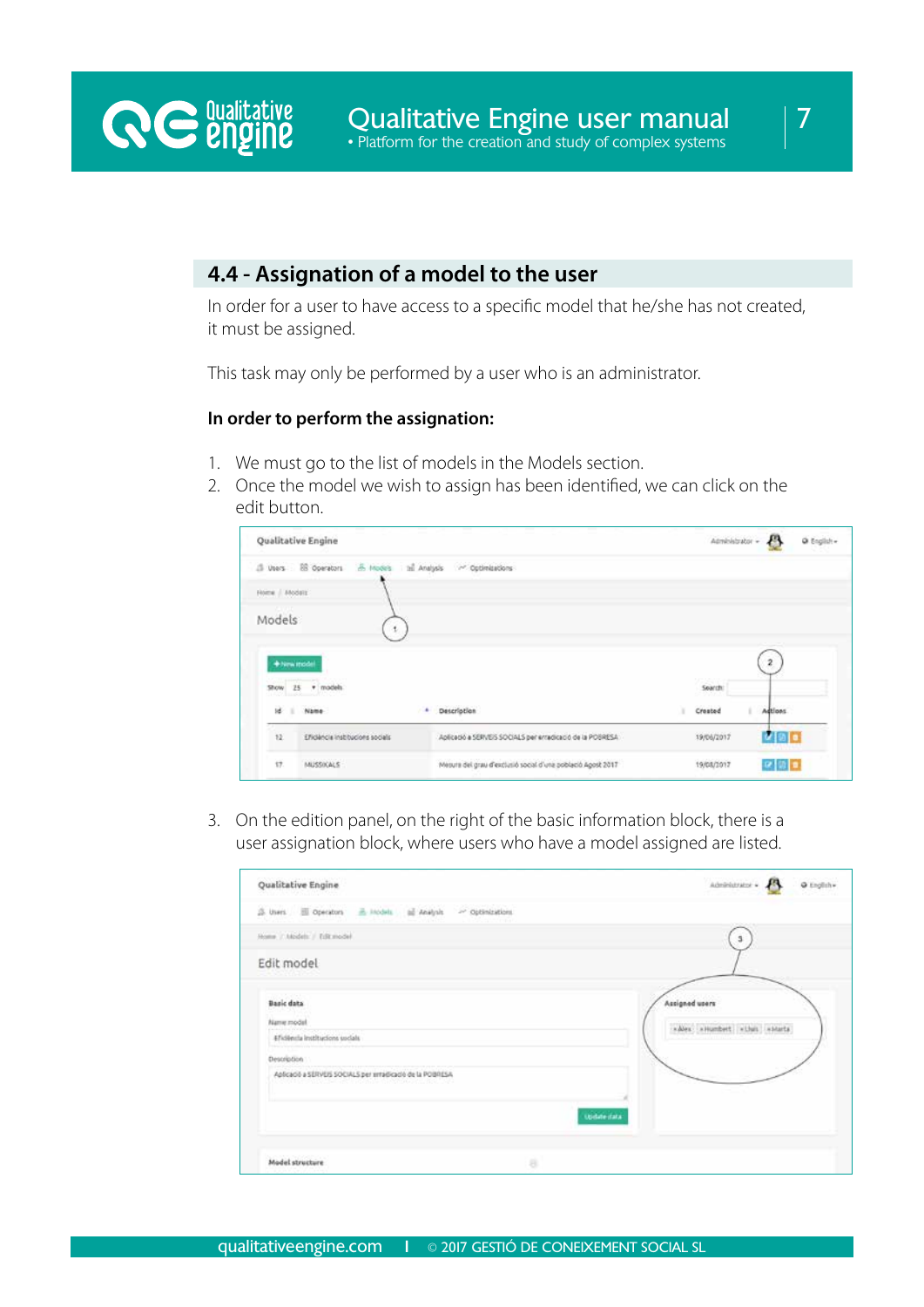

- 4. Clicking on the text box, a drop-down menu containing a list of existing users on the application appears; they have a dark background if they already have an assignation.
- 5. Assignation is carried out by clicking on any user; otherwise, if the user was already on the list, he/she will disappear.

| Assigned users                   |  |
|----------------------------------|--|
| * Ålex * Humbert * Lluís * Marta |  |
| Modelers                         |  |
| Álex                             |  |
| <b>Humbert</b>                   |  |
| Lluís                            |  |
| Marta                            |  |
| <b>Analists</b>                  |  |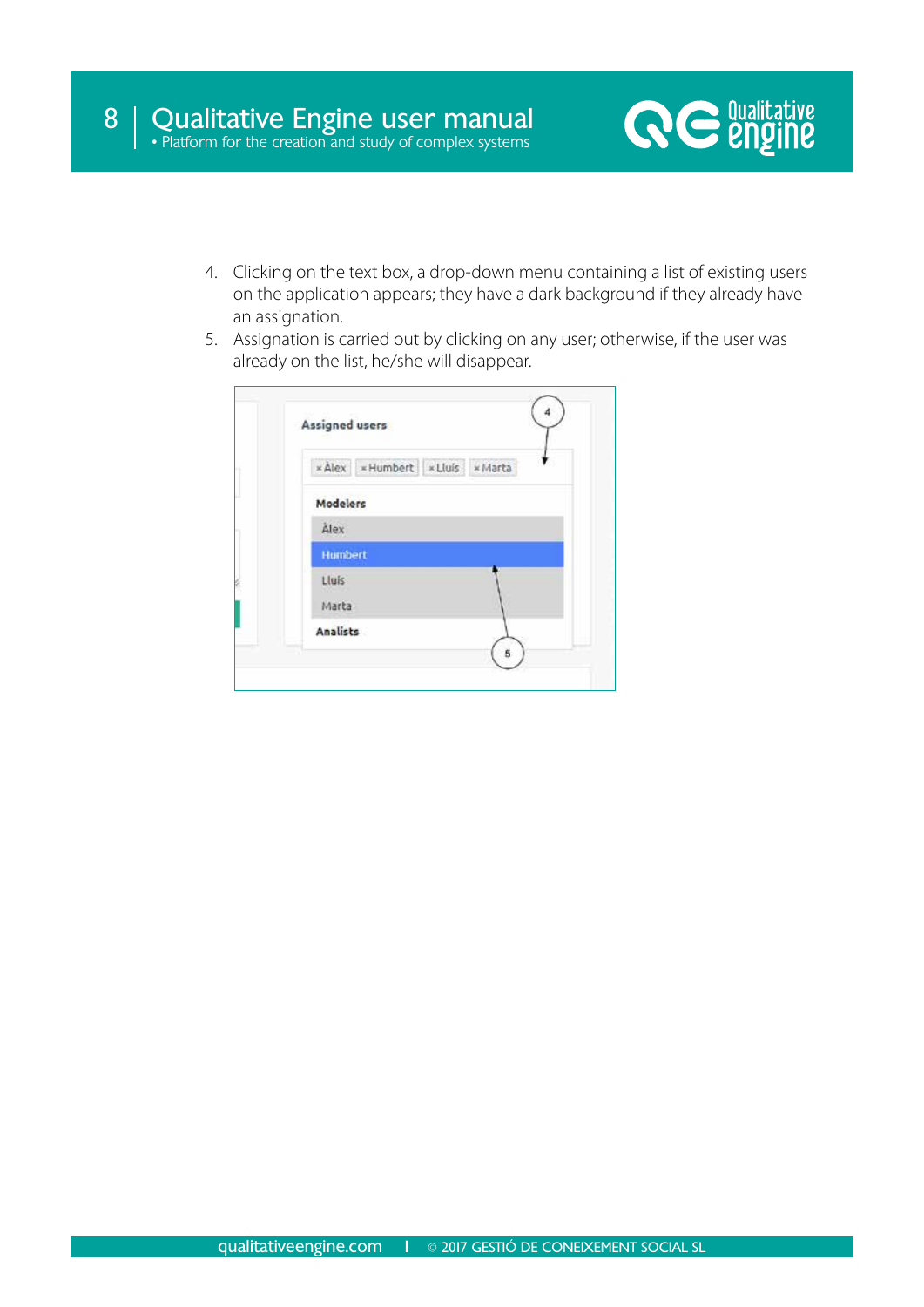## **4.5 - Assignation of analysis to the user**

In order for a user to have access to a specific analysis that he/she has not created, it must be assigned. This task may only be performed by a user who is an administrator.

#### **In order to perform the assignation:**

**RE** *<u>engine</u>* 

- 1. We must go to the list of analyses from the *Analysis* section.
- 2. Once the analysis we wish to assign has been identified, we can click on the execute button.

| Qualitative Engine                                         |                              | Administrator +<br>$\mathbf{F}$<br>O English - |
|------------------------------------------------------------|------------------------------|------------------------------------------------|
| $\frac{1}{20}$ Models<br><b>B</b> Users <b>B</b> Operators | of Antoni<br>A Optimizations |                                                |
| Home / Analysis<br>na ma                                   |                              |                                                |
| Analysis                                                   | $\mathcal{A}$                |                                                |
| +New analysis                                              |                              |                                                |
| Show 25 . analysis                                         |                              | Sean<br>$\overline{2}$                         |
| Model based<br>all i<br>M                                  | Description<br>$\bullet$     | Actions<br>Created<br>٠<br>Execute             |
| 38<br>Efficiência institucions socials                     | Estat inicial del sistema.   | <b>DOMESTICS</b><br>10/07/2017                 |

3. We can find the user assignment area in the *Users* tab, which is located on the right.

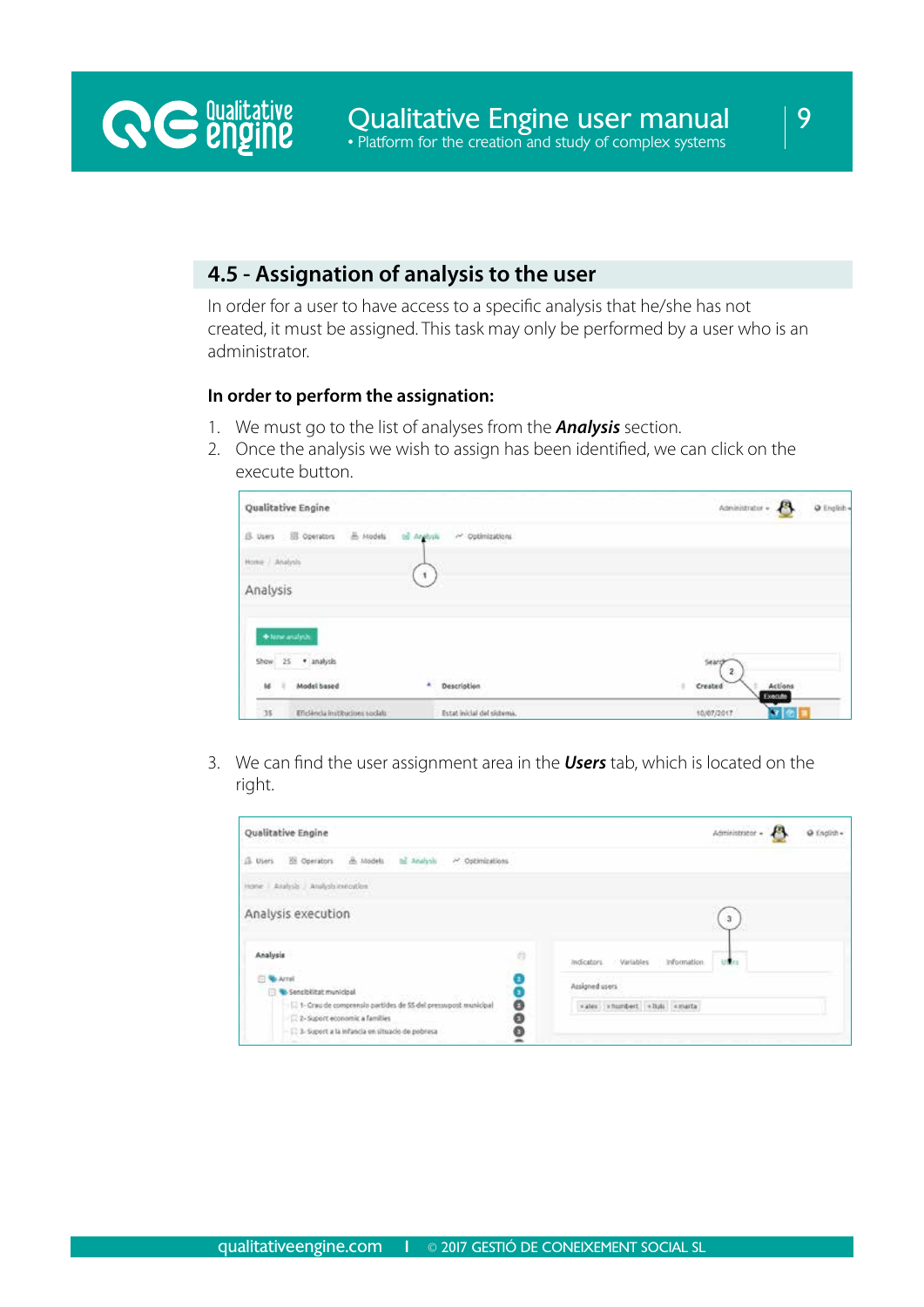

- 4. Clicking on the text box, a drop-down menu containing a list of existing users on the application appears; they have a dark background if they already have the assignation.
- 5. Assignation is carried out by clicking on any user; If the user was already on the list, he/she will disappear.

|             | Assigned users                   |  |
|-------------|----------------------------------|--|
|             | « Ålex x Humbert x Lluis x Marta |  |
| Modelers    |                                  |  |
| <b>Alex</b> |                                  |  |
| Humbert     |                                  |  |
| Lluís       |                                  |  |
| Marta       |                                  |  |
| Analists    |                                  |  |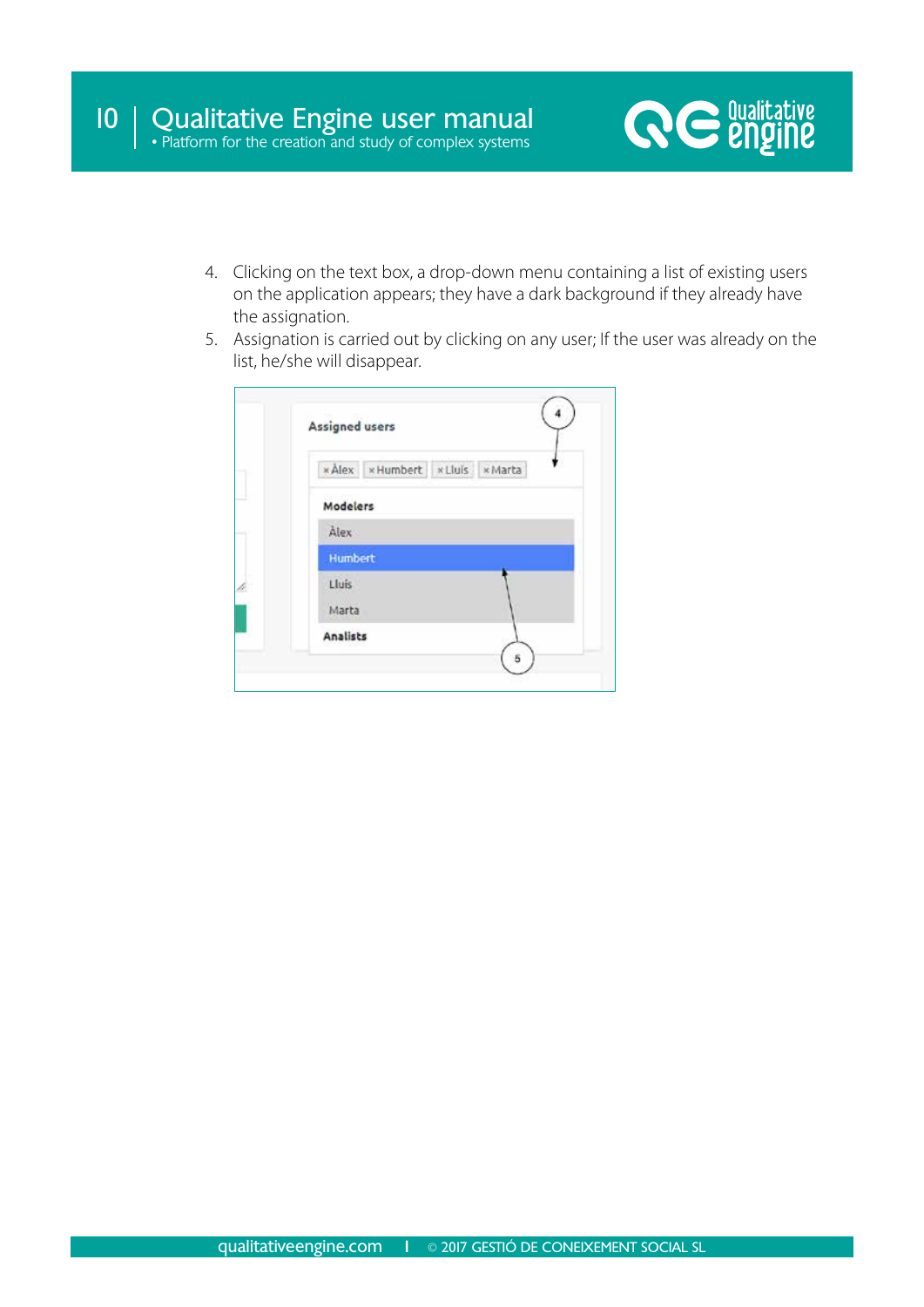## **4.6 - Assignation of optimization to the user**

In order for a user to have a specific optimization assigned that he/she has not created, it must be assigned. This task may only be performed by a user who is an administrator.

#### **In order to perform the assignation:**

**RE** *<u>engine</u>* 

- 1. We must go to the list of optimizations from the *Optimizations* section.
- 2. Once the optimization we wish to assign has been identified, we can click on the execute button.

| <b><i>RE engine</i></b>                                                            |               | Administrator -<br>@ English - |
|------------------------------------------------------------------------------------|---------------|--------------------------------|
| & Models all Analysis<br><b>BE</b> Operators<br><b>B</b> Users<br>At Optimizations | Q Perceptions |                                |
| Home / Optimizations                                                               |               |                                |
| Optimizations                                                                      |               |                                |
| + New optimization                                                                 |               | Australia                      |
| Show 25<br>optimizations                                                           | Search:       | $\mathbf{2}$                   |
| -41<br>Model based<br>1d                                                           | ۰<br>Created  | Adtions<br>۰.                  |
| 23<br>Eficiência institucions socials                                              | 28/09/2017    |                                |

3. We can find the user assignation area in the *Users* tab, which is located on the right.

| <b><i>RE theme</i></b>                       |              |                                |                    |         | Administrator + |   | @ English - |
|----------------------------------------------|--------------|--------------------------------|--------------------|---------|-----------------|---|-------------|
| & Models<br>SS Operators<br><b>B</b> Users   | tul Analysis | 24 <sup>c</sup> Optimizations  | C Perceptions      |         |                 |   |             |
| Home / Optimizations / Execute optimization  |              |                                |                    |         |                 |   |             |
| Execute optimization                         |              |                                |                    |         |                 | 3 |             |
| Variables                                    |              |                                | Optimizations      | Results | Users           |   |             |
|                                              | Value        |                                | Scotstal state:    |         |                 |   |             |
| 1- Index Renda Familiar Bruta Disponible     | $2 -$        | $\langle \mathbf{q}^2 \rangle$ | Start optimization |         |                 |   |             |
| 2- Taxa persones utuàries d'entitats socials |              |                                |                    |         |                 |   |             |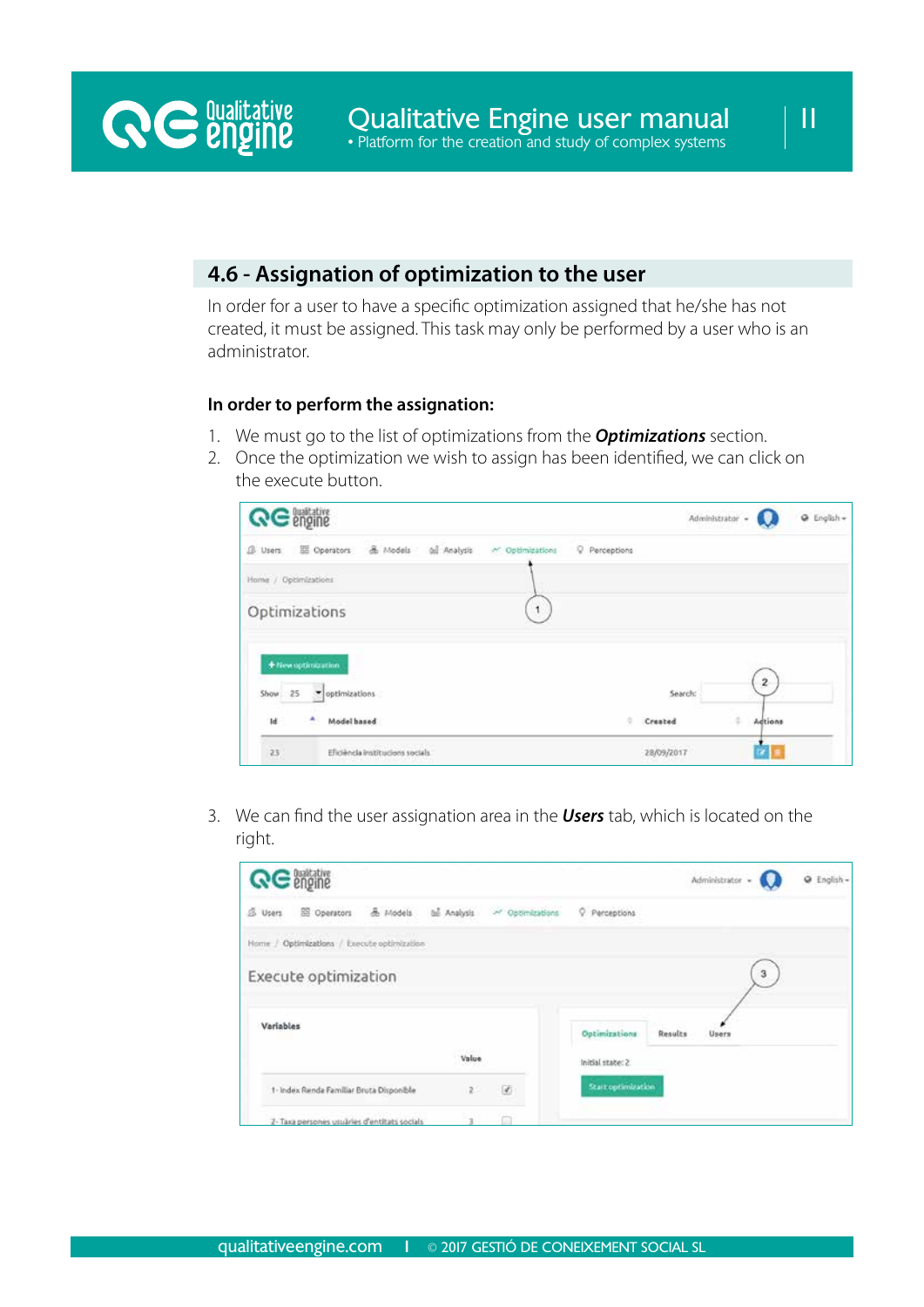

- 4. Clicking on the text box, a drop-down menu containing a list of existing users on the application appears; they have a dark background if they already have an assignation.
- 5. Assignation is carried out by clicking on any user. If the user was already on the list, he/she will disappear.

|                 | Assigned users |                                        |  |  |
|-----------------|----------------|----------------------------------------|--|--|
|                 |                | * Ålex   * Humbert   * Lluís   * Marta |  |  |
| <b>Modelers</b> |                |                                        |  |  |
| Àlex            |                |                                        |  |  |
| Humbert         |                |                                        |  |  |
| Lluís           |                |                                        |  |  |
| Marta           |                |                                        |  |  |
| Analists        |                |                                        |  |  |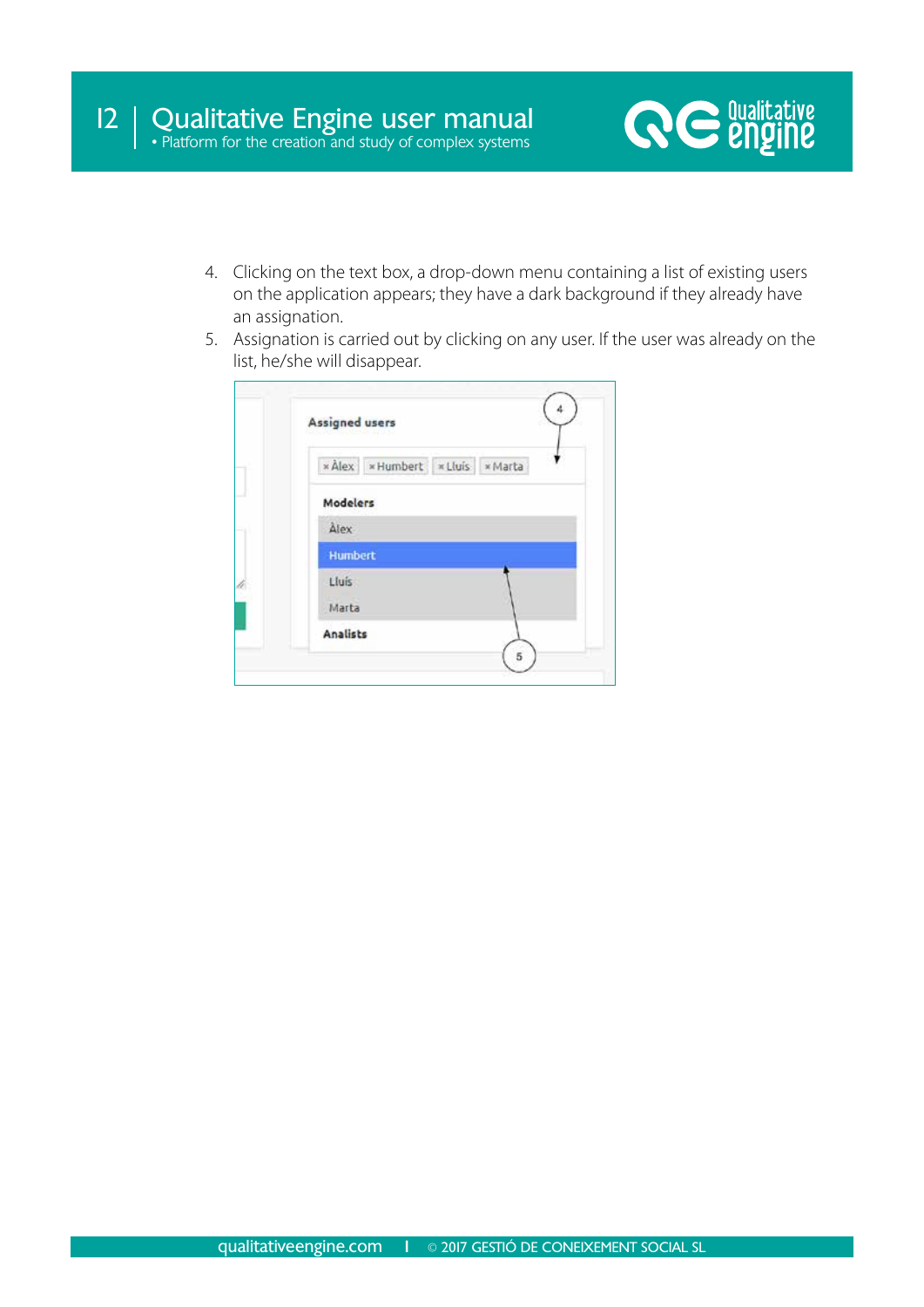

## **5. Screens**

The application consists of six manageable sections: models, users, operators, analysis, optimizations and perceptions.

## **NOTE:**

Not all the screens are accessible to all user roles; there are restricted sections in accordance with user access privileges, as mentioned in the previous section.

Below is a description of the sections, and the various buttons which appear in each of them:

## **5.1 - Models**

### **List of models**

1. It is a list in the form of a table, where each row represents a system model. Models can be added, edited or deleted.

| <b>QG anging</b>                          |                                        |                                  |                                                        | Administrator $+$              | G English .  |
|-------------------------------------------|----------------------------------------|----------------------------------|--------------------------------------------------------|--------------------------------|--------------|
| <sup>2</sup> Users<br><b>BB</b> Operators | & Models                               | tell Analysis<br>~ Optimizations | Q Perceptions                                          |                                |              |
| Home:/ Models                             | $\mathbf{1}$                           |                                  |                                                        |                                |              |
| Models<br>$\overline{2}$                  |                                        |                                  |                                                        |                                |              |
| $+$ New model<br>models<br>Show 25        |                                        |                                  |                                                        | Search: Eficie<br>$\mathbf{3}$ | g.<br>5<br>A |
| はき<br>Name                                | ۸                                      | Description                      |                                                        | ÷<br>Created                   | Actions      |
| 57.                                       | Eficiencia de Institución social (ES): | erradicación de la pobreza.      | Sistema expert de aplicación a servicios sociales para | 23/05/2018                     |              |

- 2. Button to create new model.
- 3. Button to edit an existing model, and access the edit screen for its structure.
- 4. Button to export the structure of the model in PDF format.
- 5. Button to duplicate a model.
- 6. Button to delete a model.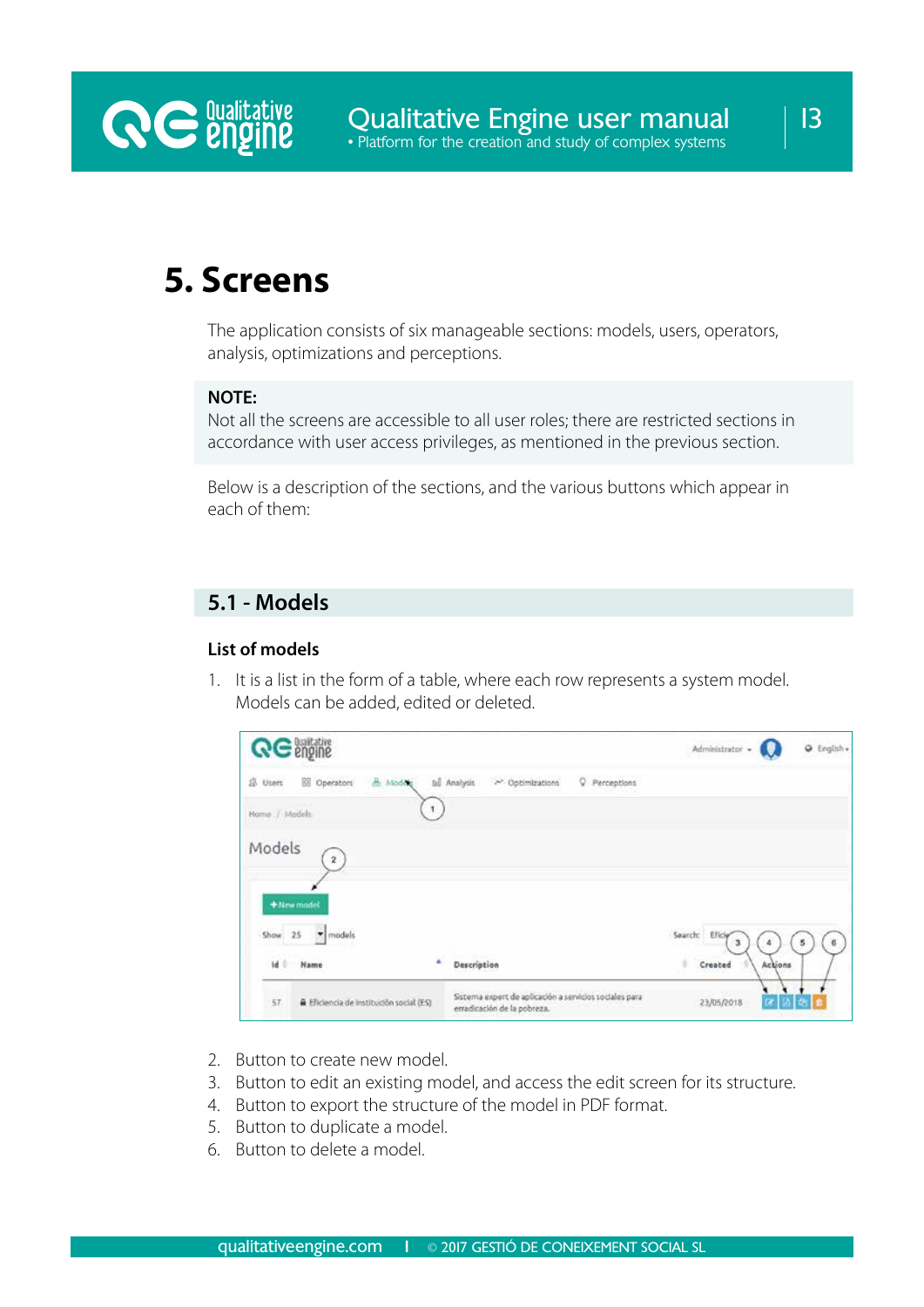

#### **Editing a model**



- 1. Editing area for basic model information.
- 2. Button to save information entered in the fields of the editing area for basic information for the model.
- 3. Assignation area for model users.
- 4. Button to print the structure of the model in PDF format.
- 5. Editing area for the structure and nodes forming the tree.
- 6. Editing area for the operator of the tree node.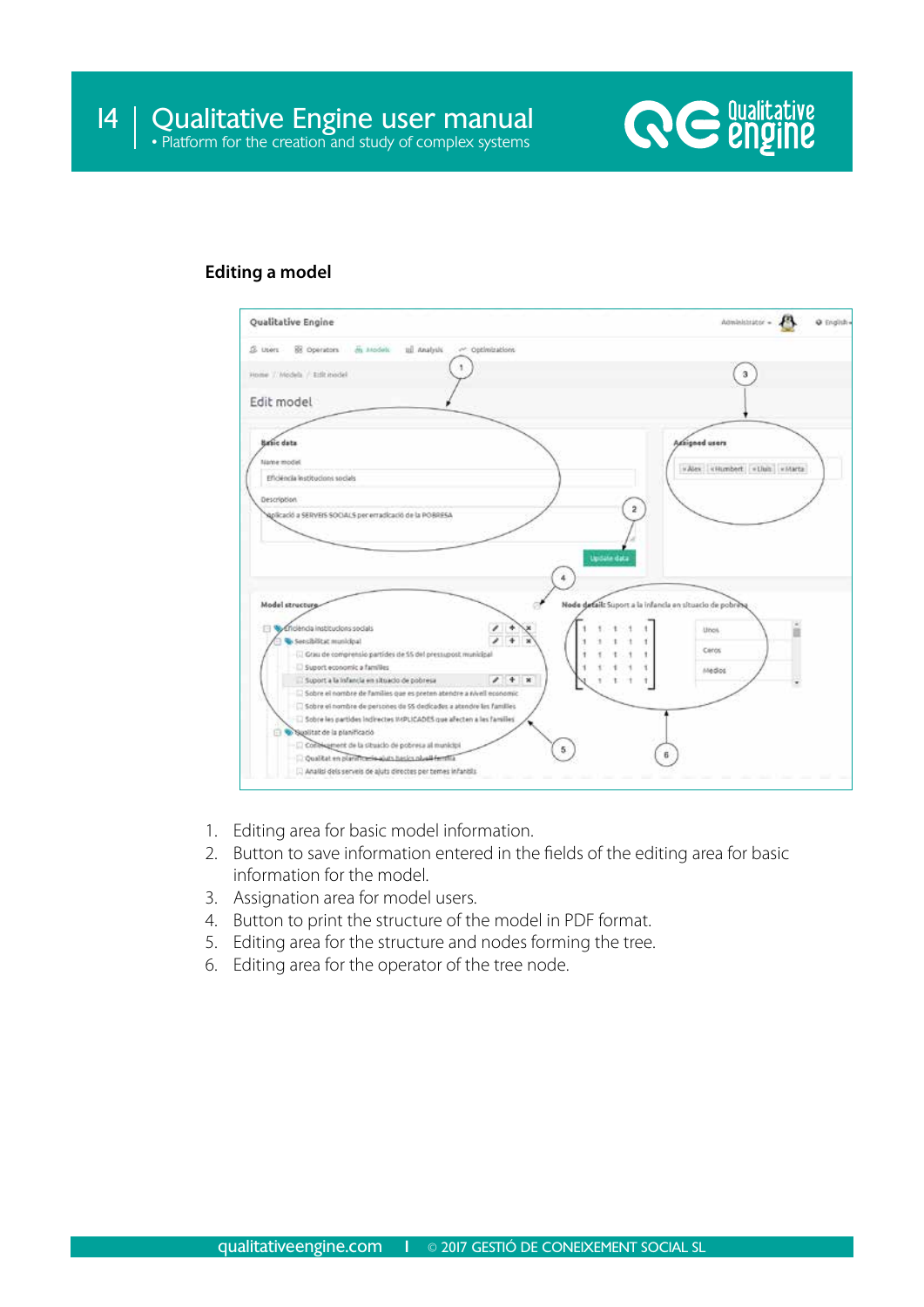## **5.2 - Users**

**RE** *<u>engine</u>* 

## **List of users**

1. It is a list in the form of a table, where each row represents a system user. Users can be added, edited or deleted.

| Qualitative Engine            |                                |                           |                  |              |                  | $\mathbf{F}$<br>Administrator + | $Q$ English $\sim$ |
|-------------------------------|--------------------------------|---------------------------|------------------|--------------|------------------|---------------------------------|--------------------|
| $\Box$ Users $\Box$ Operators |                                | & Models<br>tal Analysis. | or optimizations |              |                  |                                 |                    |
| Home / thers                  | ۲                              |                           |                  |              |                  |                                 |                    |
| Users                         |                                | $2 -$                     |                  |              |                  |                                 |                    |
| $+$ New span.                 |                                |                           |                  |              |                  |                                 |                    |
| Show<br>25                    | <i>uses</i><br>$\mathcal{F}_1$ |                           |                  |              | Search           |                                 |                    |
| 陆                             | Username                       | $A$ Name                  | ×<br>Inope       | Profile<br>٠ | $ $ Crosted<br>3 | Actions                         |                    |
| $\sim$                        | admin.                         | Administrator             | m                | Admin        | 21/05/2017       |                                 |                    |
| ÷                             | alex.                          | hier                      |                  | Modelet      | 14/07/2017       | $\alpha$ in                     |                    |

- 2. Button to create a new user and access the editing screen.
- 3. Button to access the editing of users.
- 4. Button to permanently delete a user and all related information.

#### **Editing users**

| <b>GG 網網</b>                                                                                                                                                             | O Ergish-<br>Administrator +                                                                             |
|--------------------------------------------------------------------------------------------------------------------------------------------------------------------------|----------------------------------------------------------------------------------------------------------|
| (5 Units - 35 Operators - 45 Models - 65 Analysis - A Optimizations - 57 Perceptions                                                                                     |                                                                                                          |
| Hone / Ques / New con-                                                                                                                                                   |                                                                                                          |
| New user                                                                                                                                                                 |                                                                                                          |
| <b>Basic data</b><br>Username,<br>genberry<br>Name<br>Jaen Cende<br>Pátivott<br>1phosph<br>Profile<br>Besic Modeler<br>Subscription until<br>$\mathbf{2}$<br>Update data | з<br>Choose an image<br>Select File<br>Humpback Whele Jog<br><b>Navege</b><br>۰<br><b>O</b> Delete Image |

- 1. Editing area for basic user information.
- 2. Button to save the fields containing basic user information.
- 3. Button to add a new image.
- 4. Button to delete the existing image associated with a user.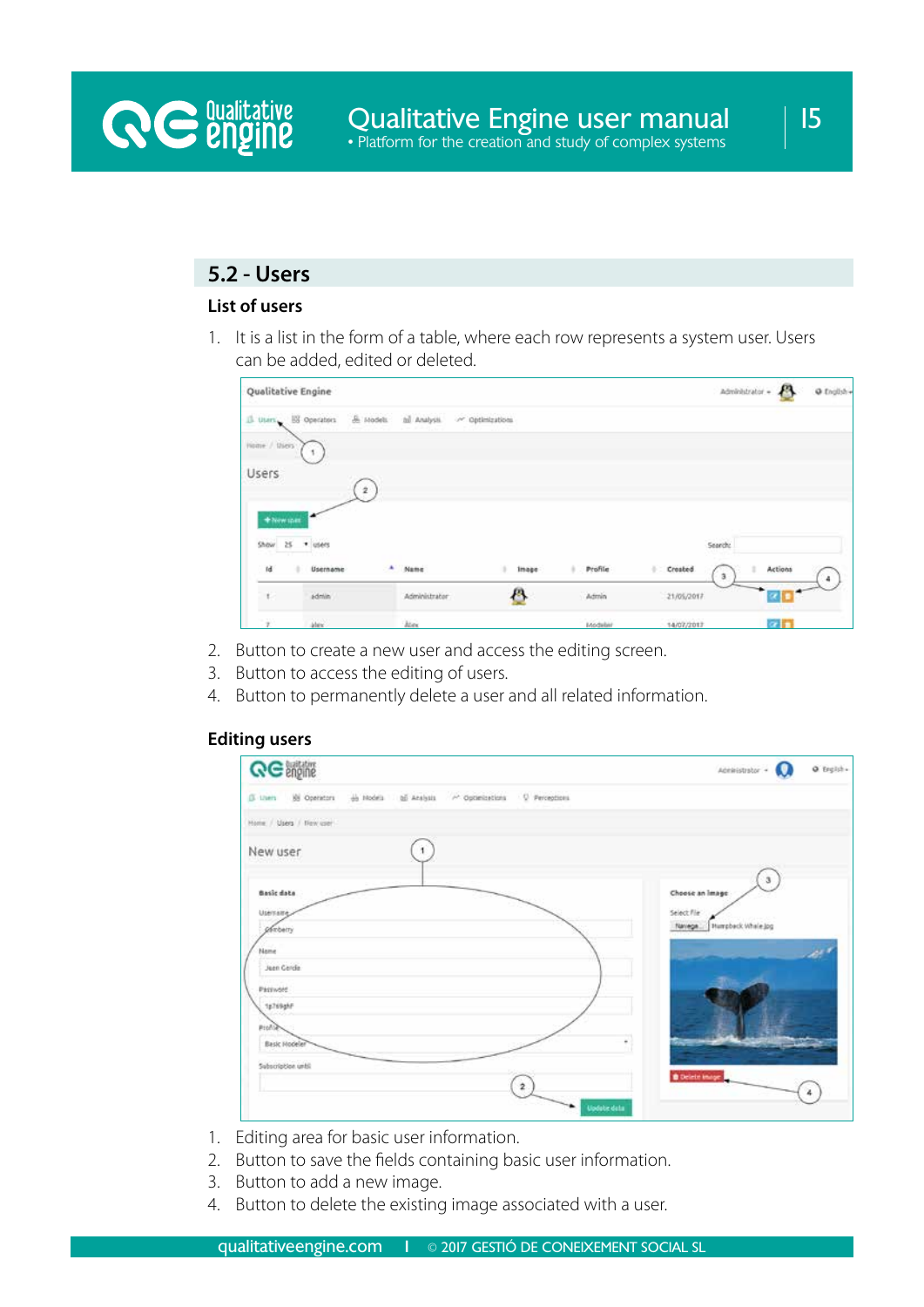

## **5.3 - Operators**

## **List of operators**

1. It is a list in the form of a table, where each row represents a predetermined operator. New operators may be added, or they may be deleted.

| <b>QG</b> angine                          |                                                                   |               | Administrator - O                                | O Ingish- |
|-------------------------------------------|-------------------------------------------------------------------|---------------|--------------------------------------------------|-----------|
| S Uves                                    | sizuk is:<br><b>SS</b> Operators<br>si Models<br>M. Optimizations | C Perceptions |                                                  |           |
| Hyne / Operation                          |                                                                   |               |                                                  |           |
| Operators                                 |                                                                   |               |                                                  |           |
| $+$ Add uperator<br>$5\text{low}$ 25<br>慧 | 2<br>v operators<br>Name:                                         | ۸<br>State:   | $\mathbf{3}$<br><b>Settlett</b><br>ä.<br>Actions |           |
| 担心                                        | <b>Hegativo Inverso</b>                                           | Beild.        | Inectivity Advanced                              |           |
| 72                                        | Positivo cirecto indeterminado bajo                               | Besic.        | loctiote Atenoni                                 |           |

- 2. Button to create a new predetermined operator within the system.
- 3. Button to delete an operator from the list.

## **5.4 - Analysis**

## **List of analysis**

1. It is a list in the form of a table, where each row represents an analysis from a model. Analyses can be added, edited or deleted.

| GG纖纖                                                          | $\mathbf{2}$                                  | Administrator .<br>O English -<br>I G                |
|---------------------------------------------------------------|-----------------------------------------------|------------------------------------------------------|
| Ull Operators<br>di Modela<br>Analysis<br><b>J</b> Users<br>运 | C Perceptions<br>Optimizations<br>$\sim 10^6$ |                                                      |
| Hime / Antists                                                |                                               |                                                      |
| Analysis<br>+ hew metyon.<br>$^{25}$<br>· analysis<br>Show    |                                               | Search.<br><b>Ext</b>                                |
| Model based<br>×<br>14                                        | ۰<br>Description                              | ¥<br>Created<br>٠<br>Actions                         |
| Exclusio economic oct<br>504                                  |                                               | $\sim$ $\alpha$ $\approx$<br>04/10/29<br>$\mathbf 3$ |
| CAR PERMIT AND PLAN AT A<br>109<br>OCT NOU FORMAL EXC SOCIAL  | Copy of:                                      | 5<br><b>u</b> e u<br>02/10/2017                      |
|                                                               |                                               |                                                      |

- 2. Button to create a new analysis.
- 3. Button to edit the data in an analysis.
- 4. Button to create a duplicate of an analysis.
- 5. Button to delete an analysis.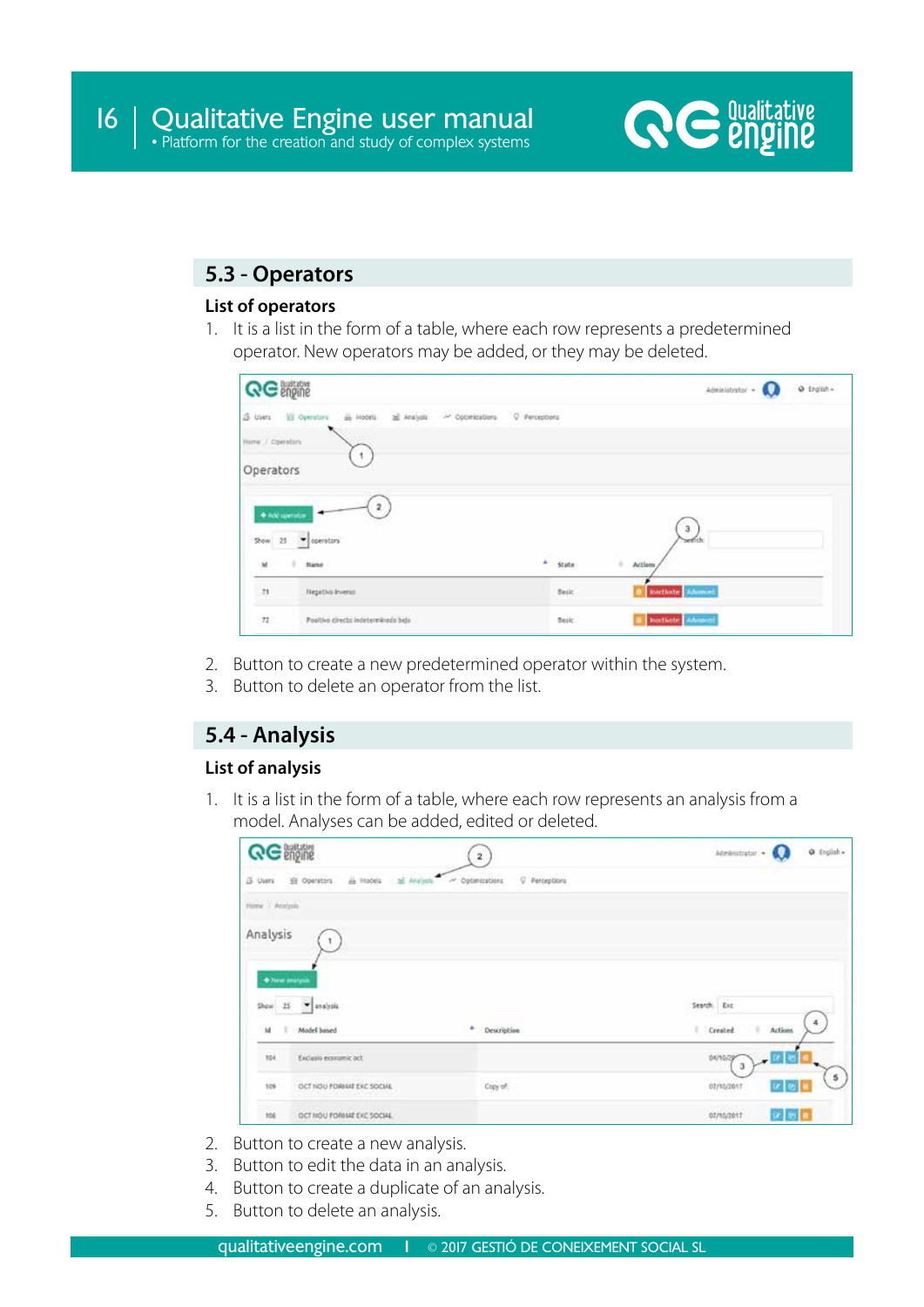

#### **Execution of an analysis**



- 1. Information area from the result of the model calculations.
- 2. Button to print the model with calculations in PDF format.
- 3. Tab to view information on the indicators contained within the model.
- 4. Tab to view information on the variables contained within the model.
- 5. Tab to view the editing of the basic information associated with the model.
- 6. Tab to view the users assigned to the analysis.

17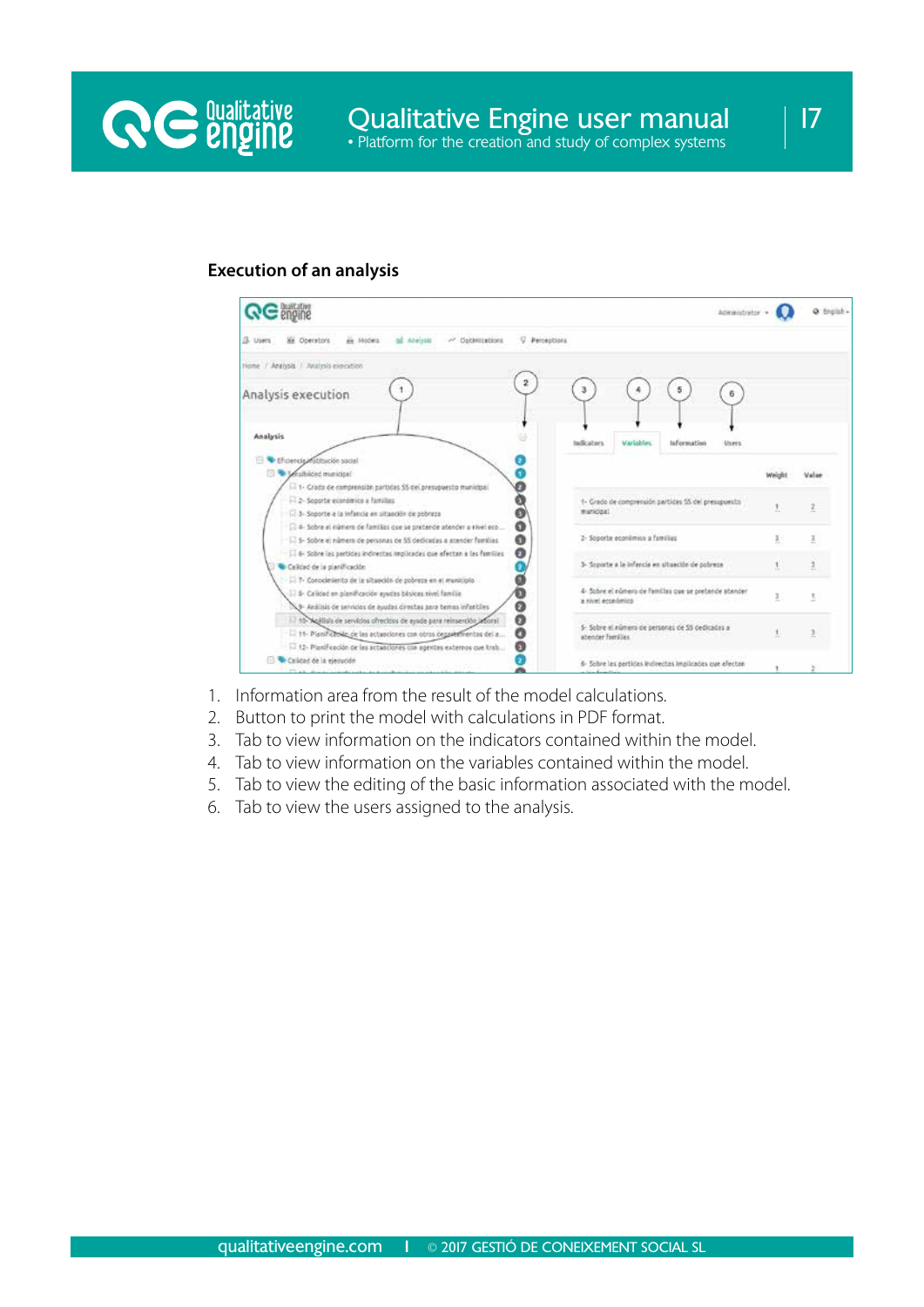

## **5.5 - Optimizations**

## **List of optimizations**

1. List in the form of a table, where each row represents an optimization based on an initial state (analysis). Optimizations can be added, edited or deleted.

| <b>QG 講義</b>                                                                              |                                              |           |            | Administrator . O  | O English - |
|-------------------------------------------------------------------------------------------|----------------------------------------------|-----------|------------|--------------------|-------------|
| 88 Operators<br>al Antisis<br>do stocels<br>ZJ-Users                                      | V Perceptions<br>$\rightarrow$ Optimizations |           |            |                    |             |
| Home / Optimizations                                                                      | $\mathbf{1}$                                 |           |            |                    |             |
| Optimizations<br>$\bar{z}$<br>+ New optimization                                          |                                              |           |            |                    |             |
| Show 15 7 optimizations                                                                   |                                              |           |            | Search             |             |
| Model based<br>M<br>٠                                                                     |                                              | * Created |            | Actions            |             |
| <b>Internet</b><br>$\begin{array}{c} \mathbf{15} \\ \mathbf{27} \end{array}$<br>NUSSICALS |                                              |           | 20/11/2017 | <b>PERTH</b><br>з  |             |
|                                                                                           |                                              |           |            | <b>COMME STATE</b> |             |

- 2. Button to create a new optimization.
- 3. Button to access the execution screen for the optimization.
- 4. Button to eliminate an optimization.

### **Execution of the optimization**

| <b>GG 講話</b>                                |                                 |                                                                               |                |                  |                      | Administrator - | O Inglan- |
|---------------------------------------------|---------------------------------|-------------------------------------------------------------------------------|----------------|------------------|----------------------|-----------------|-----------|
| AL: Models<br>(S Users<br>10 Operators      | al Analysis<br>At Optimizations | Perceptions                                                                   |                |                  |                      |                 |           |
| Home / Optimizations / Evenite optimization |                                 |                                                                               |                |                  |                      |                 |           |
| Execute optimization                        |                                 | $\overline{2}$                                                                | $\overline{a}$ | $\sim$           |                      |                 |           |
| Variables                                   |                                 | Optimizations                                                                 | Results        | Users.           |                      |                 |           |
| 1- Avecia Familiar bruta                    | Value<br>ø                      | 3 results founded.<br>@ Process stopped and not finished.<br>The best result: |                |                  |                      |                 |           |
| 2- Usuaris ent socials                      | $\Box$<br>x                     | ٠<br>¥                                                                        | a              | $\frac{1}{4}$ ). | $\frac{1}{2}$        | $\frac{3}{3}$   | ٠         |
| 3- Percepcio preceriebit economica          | $\Box$<br>ż                     | Second best results                                                           |                |                  |                      |                 |           |
| - Taxa Persones ateses ent socials          | g<br>÷.                         |                                                                               | ż              | $\mathfrak I$    | 4                    | 5               |           |
|                                             |                                 | ä.                                                                            | ٠              | $\mathbf{r}$     | ä                    | $\mathbf{1}$    |           |
|                                             | ъ                               |                                                                               |                |                  |                      |                 |           |
| 5- Taxx perones cobner prestacio            |                                 | Third best result:                                                            |                |                  |                      |                 |           |
| 6- Taxa persones ha cobren cep ajut         | ū                               | s                                                                             | z              | 5                | $\ddot{\phantom{a}}$ | \$              |           |

- 1. Area where the variables are listed, and can be set.
- 2. Start tab for the optimization process.
- 3. Tab where the results of a proposed optimization are shown.
- 4. Tab where the users assigned to an optimization can be viewed and managed.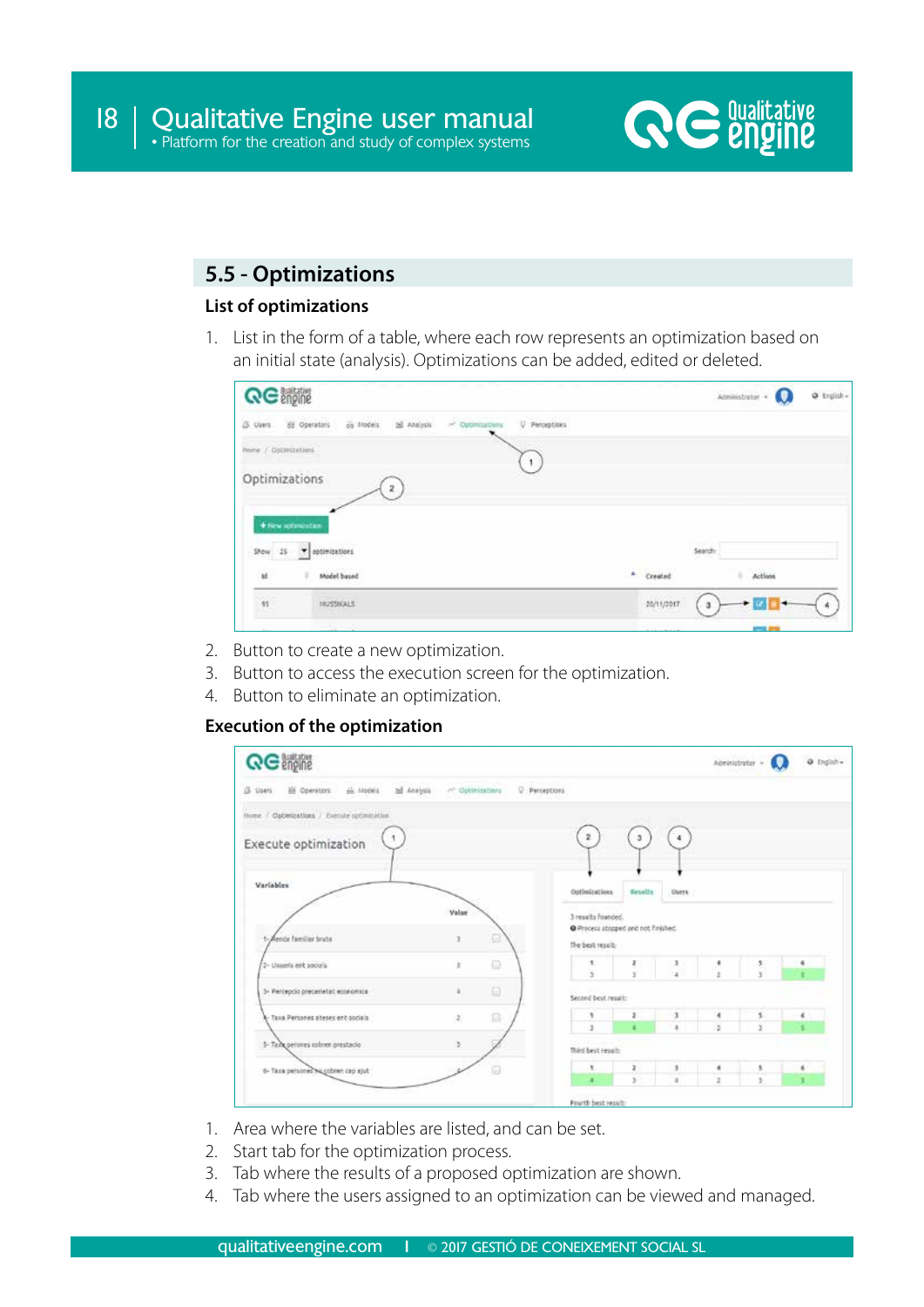## **5.6 - Perceptions**

### **List of perceptions**

**RE** *<u>Qualitative</u>* 

1. It is a list in the form of a table, where each row represents a created perception. Perceptions can be added, edited or deleted.

| <b>GG Signe</b>                                  |                                                                |                 |                                              |                                  | $\omega$<br>@ English+<br>Administrator . |
|--------------------------------------------------|----------------------------------------------------------------|-----------------|----------------------------------------------|----------------------------------|-------------------------------------------|
| IS Users                                         | de Hodels<br>68 Operators<br>bill Analysis<br>nº Optimizations | V Perceptions   |                                              |                                  |                                           |
| Home / Ferceptions                               |                                                                |                 |                                              |                                  |                                           |
| Perceptions                                      | $\mathbf{2}$                                                   |                 |                                              |                                  |                                           |
| + New berceation<br>Show.<br>25<br>$\frac{1}{2}$ | perceptions<br>Description                                     | w<br>٠<br>Quety |                                              | ь.<br>Created                    | Search:<br>Actions                        |
| $\mathcal{H}$                                    | Impegunded chadedaha                                           |                 | Inseguridad                                  | 25/03/2018                       | $\alpha$ $\alpha$<br>3.                   |
| x                                                | Prova de cenca                                                 |                 | suge general.                                | 29/05/2018                       | ※■                                        |
| $\mathfrak{g}_4$                                 | Quality of life Josep                                          |                 | unoretainty                                  | 15/12/2017                       | $x$ a                                     |
| n.<br>$\mathfrak{r}$<br>22                       | Secure social environment test.                                |                 | <b>VACCORD</b><br><b>IRDEOUTRY</b><br>------ | <b>SAUDI DE LO</b><br>14/12/2017 | or a                                      |

- 2. Button to open the window for a new perception.
- 3. Button to go to the execution of the perception.
- 4. Button to delete the perception corresponding to the row.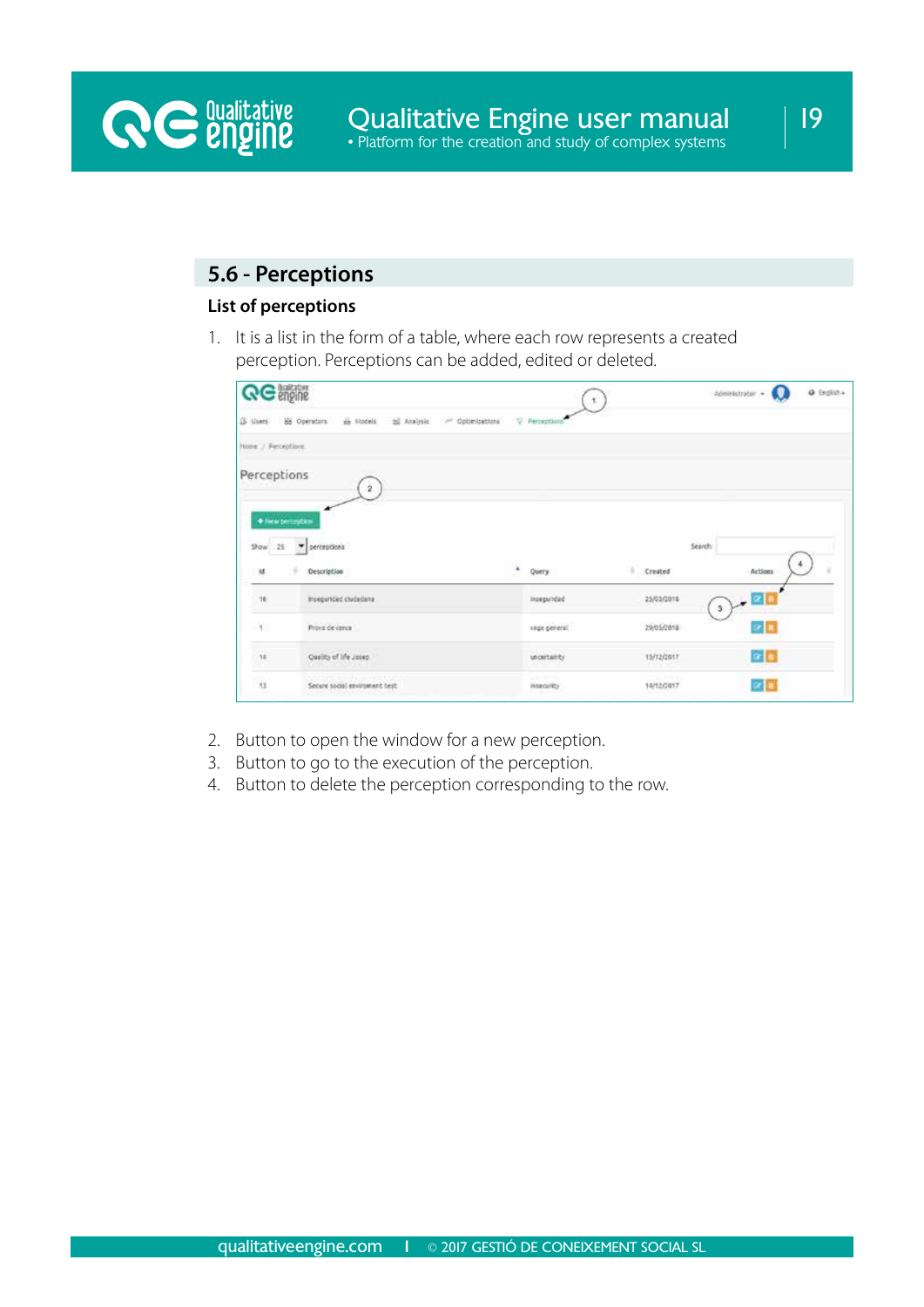

#### **Execution of the perception**

| <b>GG many</b>                                                 | O English -<br>Administrator =                                                                                |
|----------------------------------------------------------------|---------------------------------------------------------------------------------------------------------------|
| B. Users 图 Operators 品 Models<br>tel Analysis of Optimizations | C Perceptions                                                                                                 |
| Home Perceptions / Execution                                   |                                                                                                               |
| Perception execution                                           | $\tilde{a}$<br>$\scriptstyle{3}$<br>$\mathbf{2}^{\prime}$                                                     |
| Execution<br>write your gamy                                   | Results<br><b>Information</b><br><b>Users</b><br>Process completed.                                           |
| With a query<br>phoose date range<br>tp                        | Searched: jordis<br>Dates: From 22/10/2017 to 24/10/2017<br>Media: Twitter<br>Place: Vic Barcelona CT (10km.) |
| Villat medial<br>Twitter Facebook Youtube                      | 10 tweets found.                                                                                              |
| Choose the place<br>Moose the place<br>Radius (Manu)           | ×                                                                                                             |
| Choose the disease<br>Evropie                                  |                                                                                                               |
|                                                                |                                                                                                               |

- 1. Area to introduce data requested for the execution of the perception.
- 2. Tab where the results of the process are displayed.
- 3. Tab where the perception information can be edited.
- 4. Tab where the users assigned to a perception can be managed.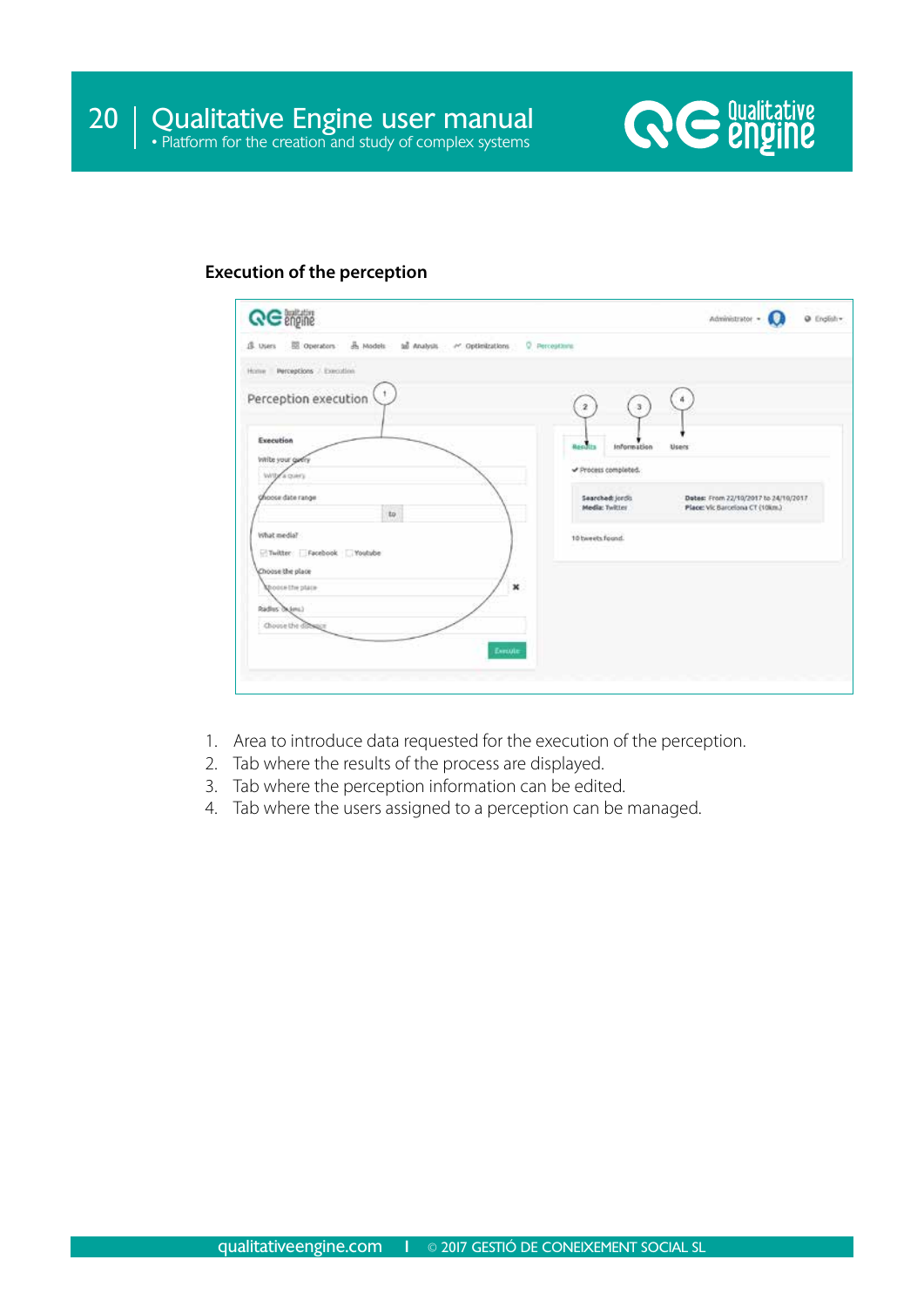## **6. Working with the QE**

In the following sections there is a step by step explanation, including visual support, of all actions that may be taken using the **QE application**:

## **6.1 - Models**

**RE** *<u>engine</u>* 

#### **Creating a model**

- 1. To create a model, we must go the the *Models* section.
- 2. Click on the *New model* button .

| Qualitative Engine                                    |                                                            |         | Administrator - 2 | @ English + |
|-------------------------------------------------------|------------------------------------------------------------|---------|-------------------|-------------|
| $B$ uses<br>$\boxtimes$ Operators $\quad$ $\&$ models | tel Analysk<br>$\sim$ Optimizations<br>1,000,000,000,000   |         |                   |             |
| <b>COURTHY INTO</b><br>Home / Modeli                  |                                                            |         |                   |             |
| Models<br>$\mathfrak{p}$                              |                                                            |         |                   |             |
| + New It's<br>Show 25 . models                        |                                                            | Search: |                   |             |
| $M$ $=$<br>Name                                       | <b>STATISTICS</b><br>The County<br>٠<br><b>Description</b> | Created | Actions           |             |
|                                                       |                                                            |         |                   |             |

A window will appear where you are asked to complete some fields with the basic information:

| New model<br>Name model                     | 38            |
|---------------------------------------------|---------------|
| <b>In Wallenberg</b><br>Enter a name model. |               |
|                                             |               |
| Description                                 |               |
| Enter a description.                        | л             |
|                                             |               |
|                                             | Close<br>Save |

- 3. Field for the model name.
- 4. Field for the model description (not obligatory).
- 5. Button to cancel the creation and close the window.
- 6. Button to accept the creation of a model.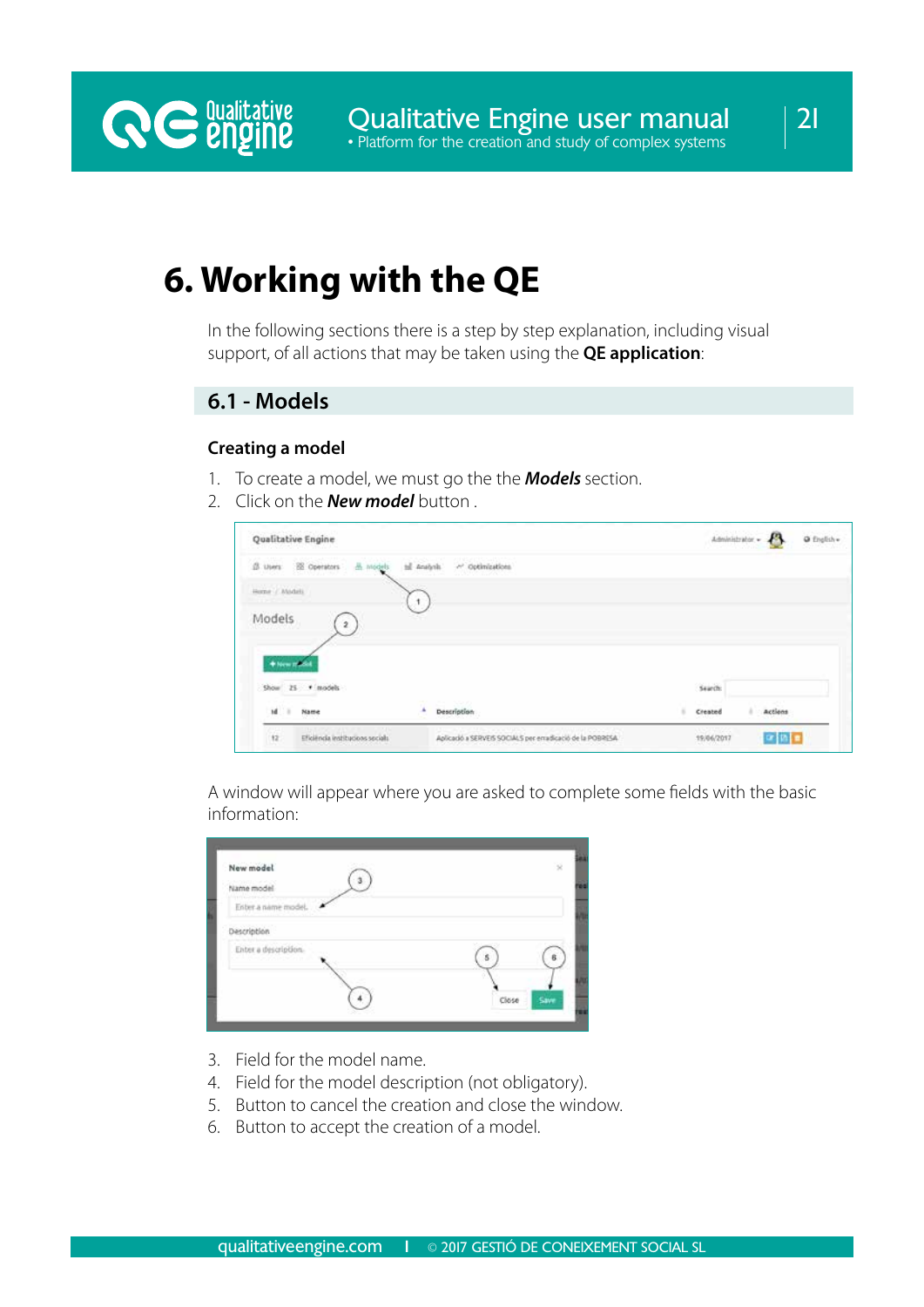

### **Changing the structure of the model**

- 1. To edit a model, we must go to the editing screen for the model.
- 2. Area where the structure of the nodes for the model to be changed can be found.
- 3. Button to create the tree root on which to attach the other nodes.

| <b>GG鹽脂</b>                                                                    | Administrator<br>O trollh- |
|--------------------------------------------------------------------------------|----------------------------|
| Mi Operators di Models al Analysis ~ Optimizations<br>C Perceptions<br>B Users |                            |
| Hume / Models / Lot midel.                                                     |                            |
| Edit model                                                                     |                            |
| Basic data<br>Name model                                                       | Assigned users             |
| DENO INCLUSIO SOCIAL                                                           |                            |
| Description.                                                                   |                            |
| Estimació de la inclusió social, aplicant els conceptes de J Subirats          |                            |
| & Uniocked<br><b>Update</b> data<br>$\,$ 2 $\,$                                |                            |
| з                                                                              |                            |
| Medel structure<br>÷<br><b>WA ANDICADOR RICLUSO SOCIAL</b>                     |                            |

- 4. Button to edit the node text.
- 5. Button to attach a new node, as a child.
- 6. Button to eliminate the node and its children.



- 7. Field where the text can be modified.
- 8. Button to accept the text changes to a node.
- 9. Button to cancel the editing of the node.

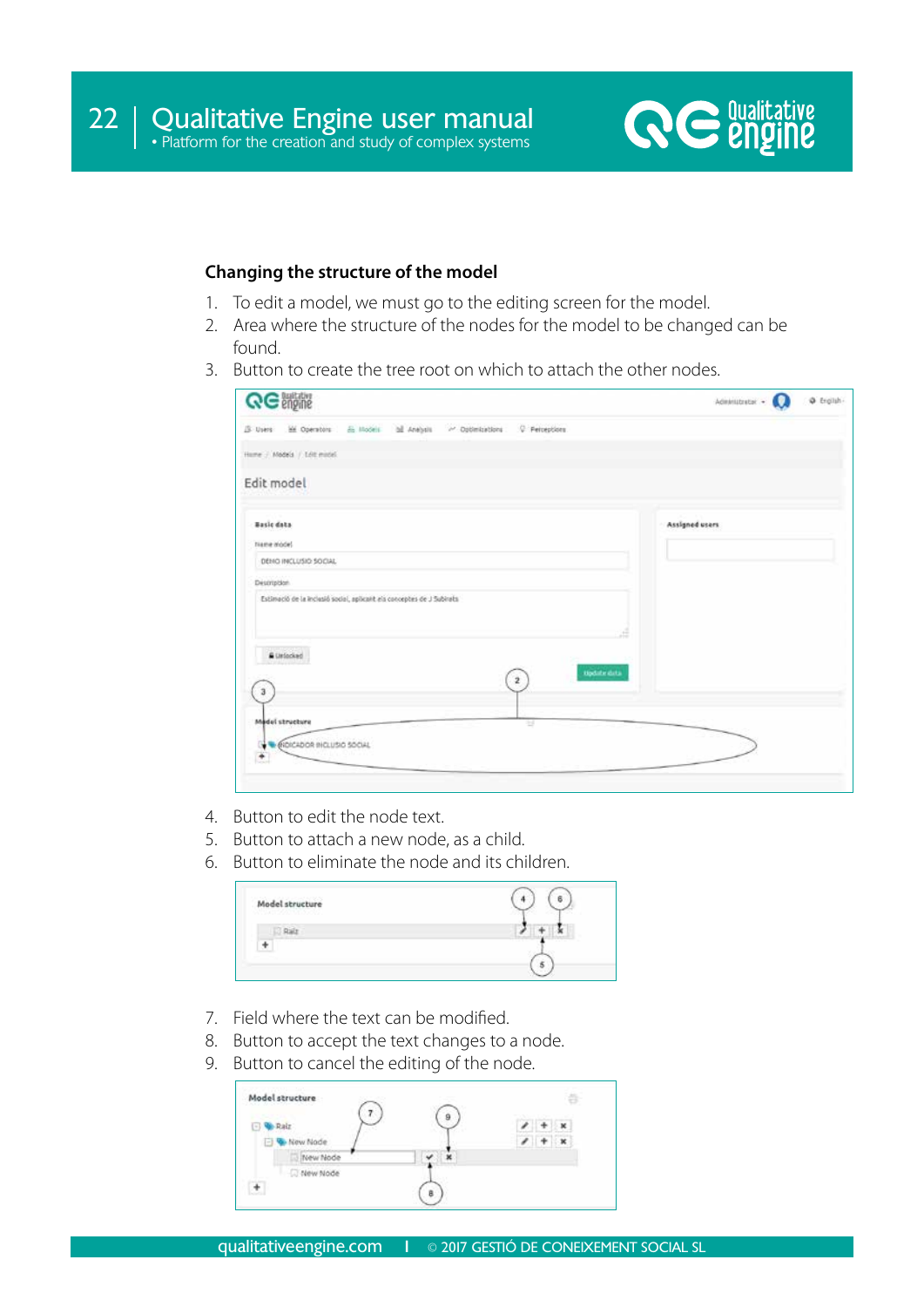23

## **6.2 - Analysis**

**RE** *<u>Qualitative</u>* 

#### **Creating an analysis**

- 1. To create an analysis, we must go the the *Analysis* section.
- 2. Click on the *New analysis* button.

| <b>GG WOWE</b>                                                                       |                                                       | O English -<br>Administrator -<br>Ω |
|--------------------------------------------------------------------------------------|-------------------------------------------------------|-------------------------------------|
| <b>SH</b> Operators<br>25 Models<br><b>B</b> Users                                   | $\sim$ Optimizations<br>all Analysis<br>V Peringtions |                                     |
| Hime / Analysis                                                                      | $\alpha$                                              |                                     |
| Analysis                                                                             |                                                       |                                     |
|                                                                                      |                                                       |                                     |
| $+$ Hew analysis<br>$\mathbf{2}$<br>⊶<br>$20$ cu $25$ $\blacktriangleright$ analysis |                                                       | Search: EF                          |

A window will appear where you are asked to complete the basic information.

| Add a new analysis<br>Model        | ×               |
|------------------------------------|-----------------|
| 12-Eficiência institucions socials |                 |
| Description                        |                 |
|                                    |                 |
|                                    |                 |
|                                    | Close<br>Create |

- 3. Select the model on which the analysis is based.
- 4. Field to include the description of an analysis.
- 5. Button to cancel the creation and close the window.
- 6. Button to confirm the creation.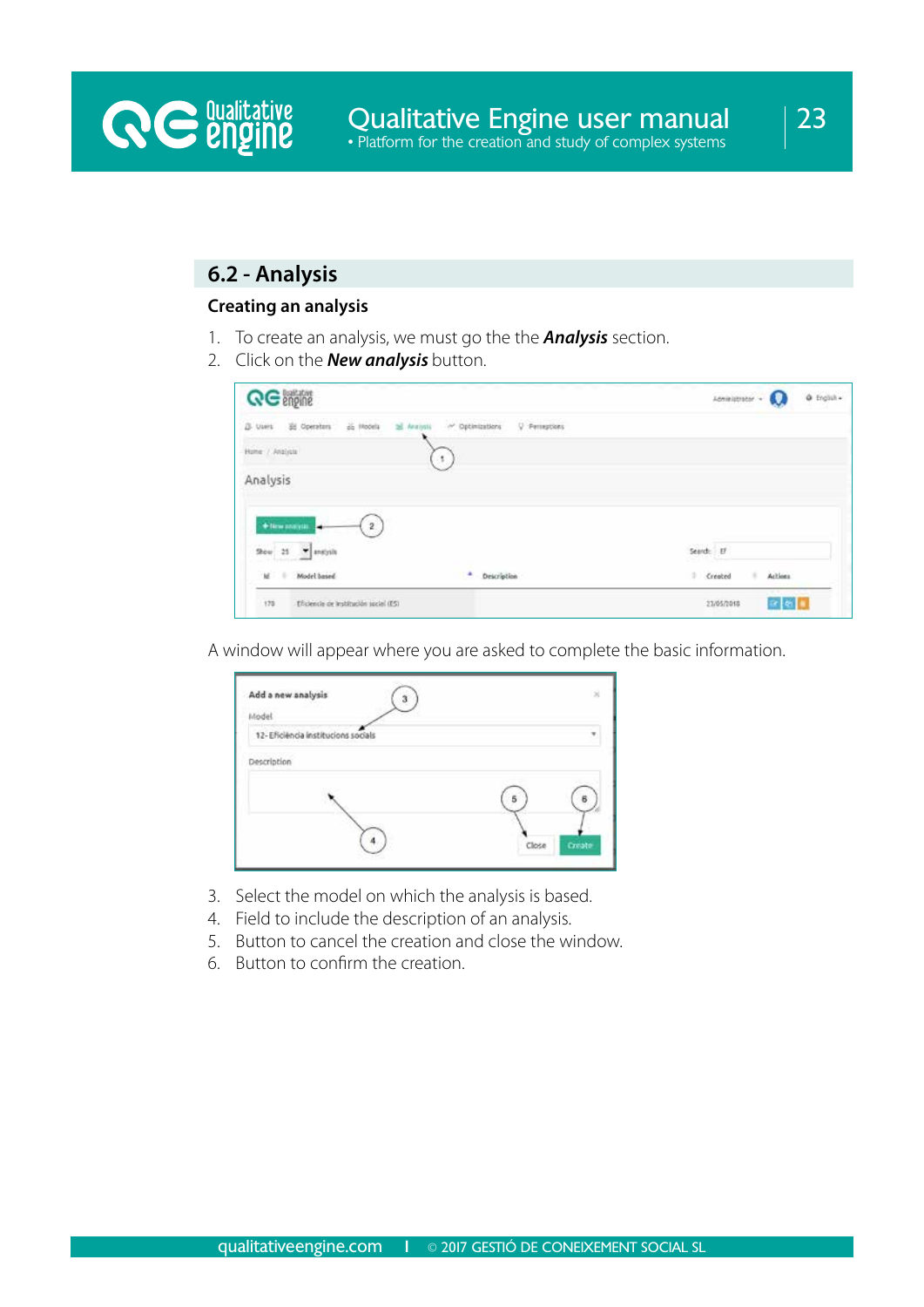

#### **Executing an analysis**

- 1. To work with an analysis, we must go to the *analysis creation* screen.
- 2. Area where the values of the results of the model calculation are displayed; the tree can be seen on the drop-down window and, the values of the variables and the indicators, on the right.
- 3. It is possible to move between indicator and variable tabs, to see the list of all indicators for the model, or all the variables listed.
- 4. It is possible to modify the weighting, by clicking on the weighting number underlined for each variable or indicator on the list.
- 5. It is possible to modify the value, by clicking on the number underlined for each variable or indicator on the list.



## **NOTE:**

The tree values are automatically recalculated for each change made to the indicators or variables.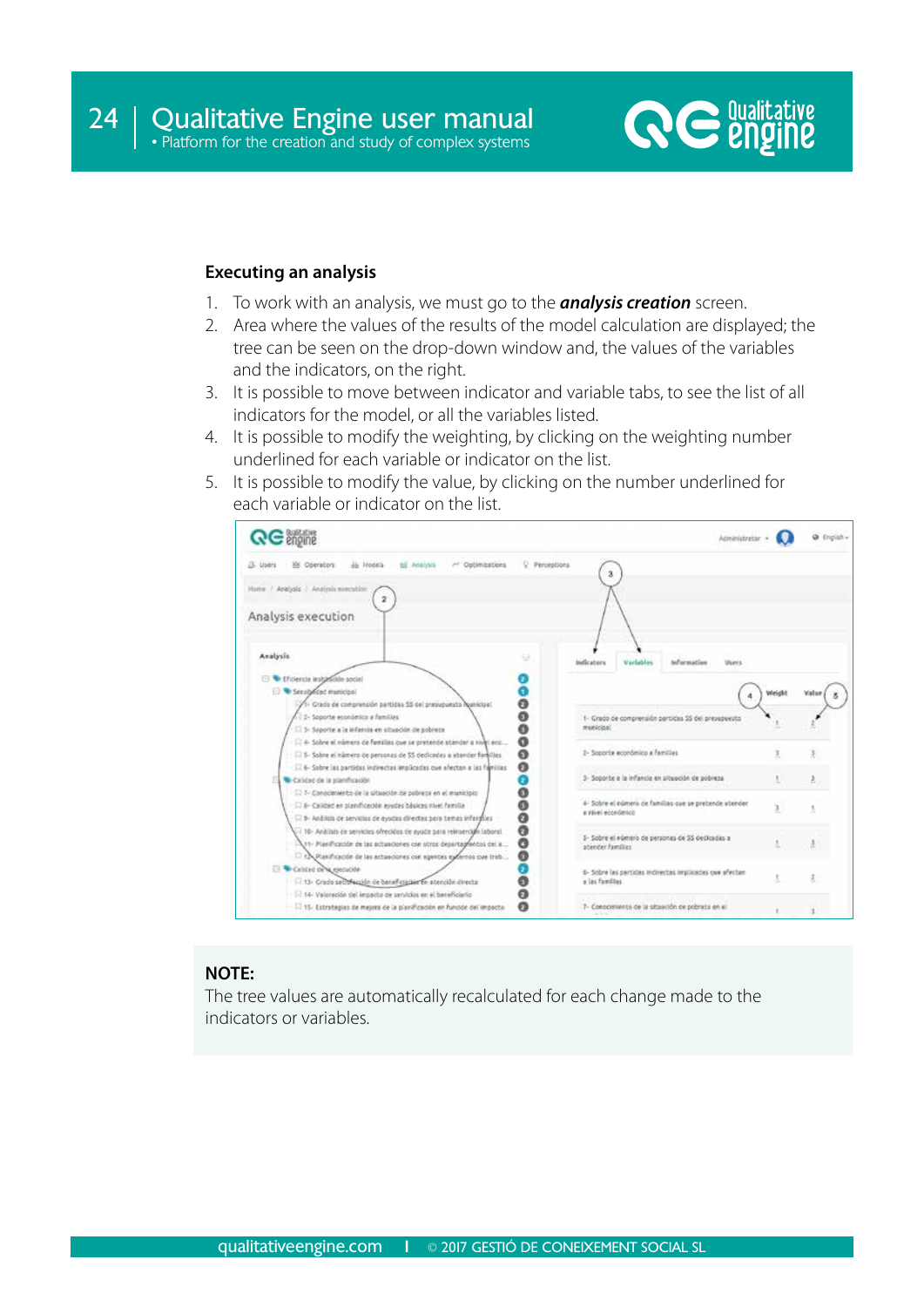#### **Editing the basic information for an analysis**

**RE** *<u>engine</u>* 

- 1. To do this, we must go to the *Execution of the analysis* screen.
- 2. Click on the *Information* tab to view the basic information associated with the model.
- 3. Field to modify the description of the analysis.
- 4. Click on this button to update the modified data.

| <b>GG 講談</b>                                                                    | O Engilsh-<br>Administrator +                                                     |
|---------------------------------------------------------------------------------|-----------------------------------------------------------------------------------|
| Kir. Gowrators<br>in Models<br>nedaw lie<br>M. Optimizations<br><b>IL Users</b> | <sup>Q</sup> Parcentions                                                          |
| Home   Aralysis   Anziysis execution                                            | 2                                                                                 |
| Analysis execution                                                              |                                                                                   |
| Analysis<br>u                                                                   | $10 - 10$<br><b>Indicators</b><br>Variables<br><b>Information</b><br><b>Users</b> |
| <b>El W</b> Artel                                                               | <b>Monet hasad</b>                                                                |
| 。。。。。。<br>Sensibilität marktoat                                                 |                                                                                   |
| 1-1 1- Grau de comprensio partides de 55 dei pressupost municipal               | Eñolinoa institucions sociala                                                     |
| 2 3- Suport economic a families                                                 | Description.                                                                      |
| 3- Suport a la infancia en situacio de pobresa                                  | futet inicial del sistema.                                                        |
| o<br>E 4- Sobre el nombre de families que es preben atendre a mivell econ       |                                                                                   |
| ◉<br>1 5- Sobre ei nombre de persones de SS decicades a abendre les fants       |                                                                                   |
| ଡ<br>El 6- Sobre les partides indirectes IMPLICADES que afecten a les fam       | з.                                                                                |
| Ouelitat de la planificació                                                     |                                                                                   |
| T. 7- Consivement de la situacio de pobresa el municipi                         | <b>Aladolis</b>                                                                   |
| D. & Qualitat en planificacio asists basics nivell familia                      |                                                                                   |

## **6.3 - Optimizations**

## **Creating an optimization**

- 1. To create an optimization, we must go the *Optimization* section.
- 2. Click on the *New optimization* button.

| <b>QG</b> engine                                                        | $A$ centrator - $\Omega$<br>o trois. |
|-------------------------------------------------------------------------|--------------------------------------|
| [3 then 85 Operators de Models del Analysis - Contemporar 0 Perceptions |                                      |
| Himi / Optimistans                                                      |                                      |
| Optimizations                                                           |                                      |
|                                                                         |                                      |
| + have optimization and                                                 |                                      |

- 3. From the drop-down list, select the initial state for the diagnostic based on an existing analysis.
- 4. Button to cancel the action.
- 5. Button to create the optimization and accept changes.

| Add a new analysis<br>nalysis based (initial sta |  |  |
|--------------------------------------------------|--|--|
| Eficiência institucio                            |  |  |
| the company of the company of the                |  |  |
|                                                  |  |  |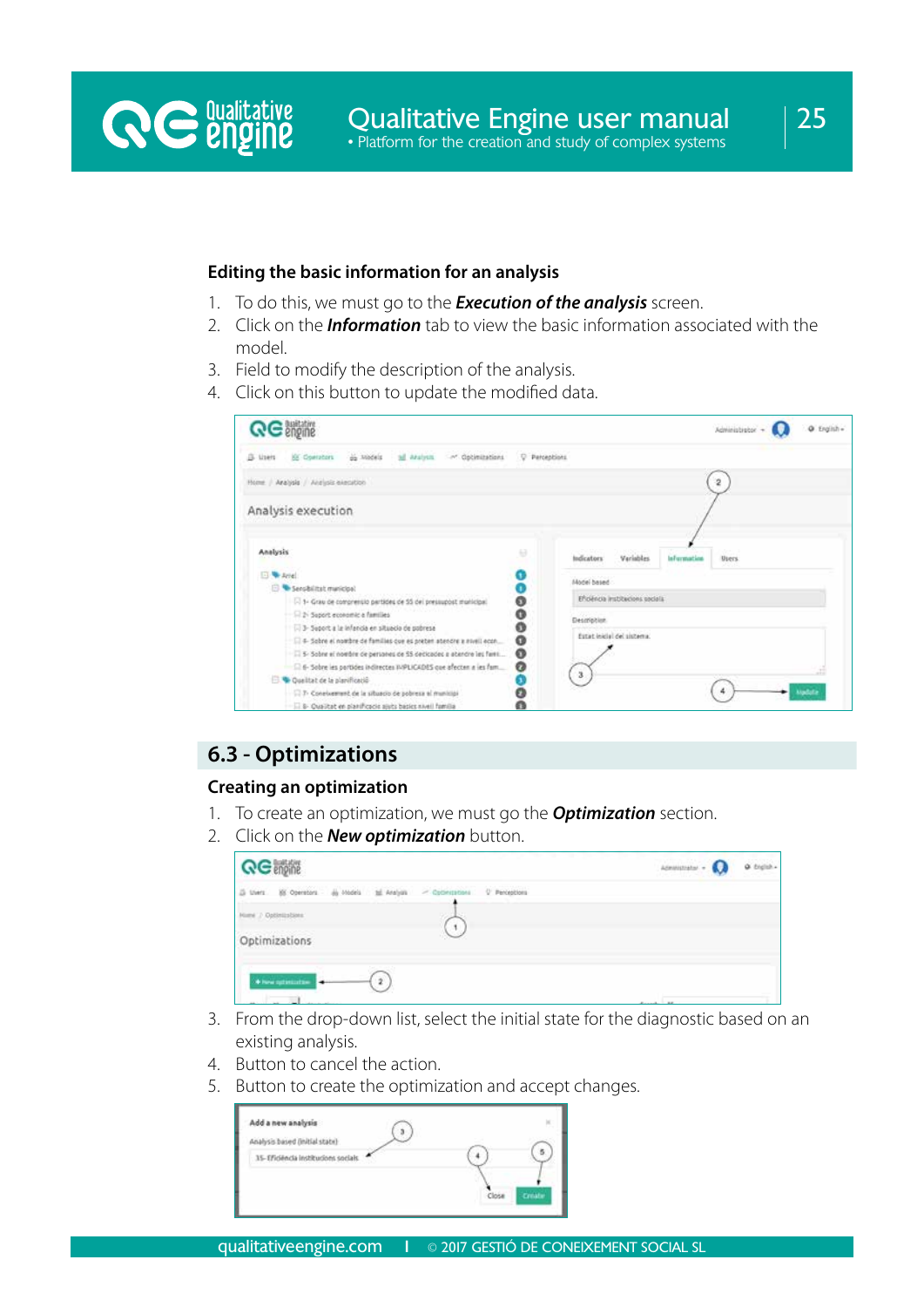

#### **Executing an optimization**

- 1. To do this, we must go to the *Execution of the optimization* screen.
- 2. In the list of variables, the values they have will be set when the optimization is calculated, and a solution in which these variables change will not be sought.
- 3. The first tab displays the initial state, and the diagnostic will look for solutions to improve the initial state by a degree.
- 4. Button to activate the optimization.

| <b>QG</b> enging                                                          |       |              | O English -                        |
|---------------------------------------------------------------------------|-------|--------------|------------------------------------|
| 3 Users 85 Operation 35 Models 36 Analysis of Optimizations Q Perceptions |       |              |                                    |
| Hene / Optimizations / Descute optimization                               |       |              | 3                                  |
| Execute optimization                                                      |       | $\mathbf{2}$ |                                    |
| Variables                                                                 |       |              | Users<br>Outlinizations<br>Results |
|                                                                           | Value |              | Initial state 2                    |
| 1- Grau de comprensió partides de 55 del pressupost manicipal.            | ¢.    | ø            | Start escimization                 |
| 2- Suport econòmic a families                                             | ä.    | G            |                                    |
| 3- Suport a la infância en situació de pobresa                            | z.    | G            |                                    |

#### **Interpreting results**

- 1. On the *Results* tab, the best proposals for changing variables in order to optimize the system are given.
- 2. Indication that the process has concluded.
- 3. The results for optimizations are displayed in the form of a table, where the first row in the number of the variable, and below the value it must take is shown. The variables which have changed are displayed with a green background.

|  |                     |  | 14917 results founded. |                             |  |                                                             |  |  |  |  |  |  |  |
|--|---------------------|--|------------------------|-----------------------------|--|-------------------------------------------------------------|--|--|--|--|--|--|--|
|  |                     |  |                        |                             |  |                                                             |  |  |  |  |  |  |  |
|  |                     |  |                        | O Process is still running. |  |                                                             |  |  |  |  |  |  |  |
|  |                     |  |                        |                             |  |                                                             |  |  |  |  |  |  |  |
|  | The best result:    |  |                        |                             |  |                                                             |  |  |  |  |  |  |  |
|  |                     |  |                        |                             |  | 1 2 3 4 5 6 7 8 9 10 11 12 13 14 15 16 17 18 19 20 21 22 23 |  |  |  |  |  |  |  |
|  |                     |  |                        |                             |  | 2 3 3 1 3 2 2 2 2 2 4 3 2 3 2 2 3 3 1 3 2 1 3               |  |  |  |  |  |  |  |
|  |                     |  |                        |                             |  |                                                             |  |  |  |  |  |  |  |
|  |                     |  |                        |                             |  |                                                             |  |  |  |  |  |  |  |
|  | Second best result: |  |                        |                             |  |                                                             |  |  |  |  |  |  |  |
|  |                     |  |                        |                             |  | 1 2 3 4 5 6 7 8 9 10 11 12 13 14 15 16 17 18 19 20 21 22 23 |  |  |  |  |  |  |  |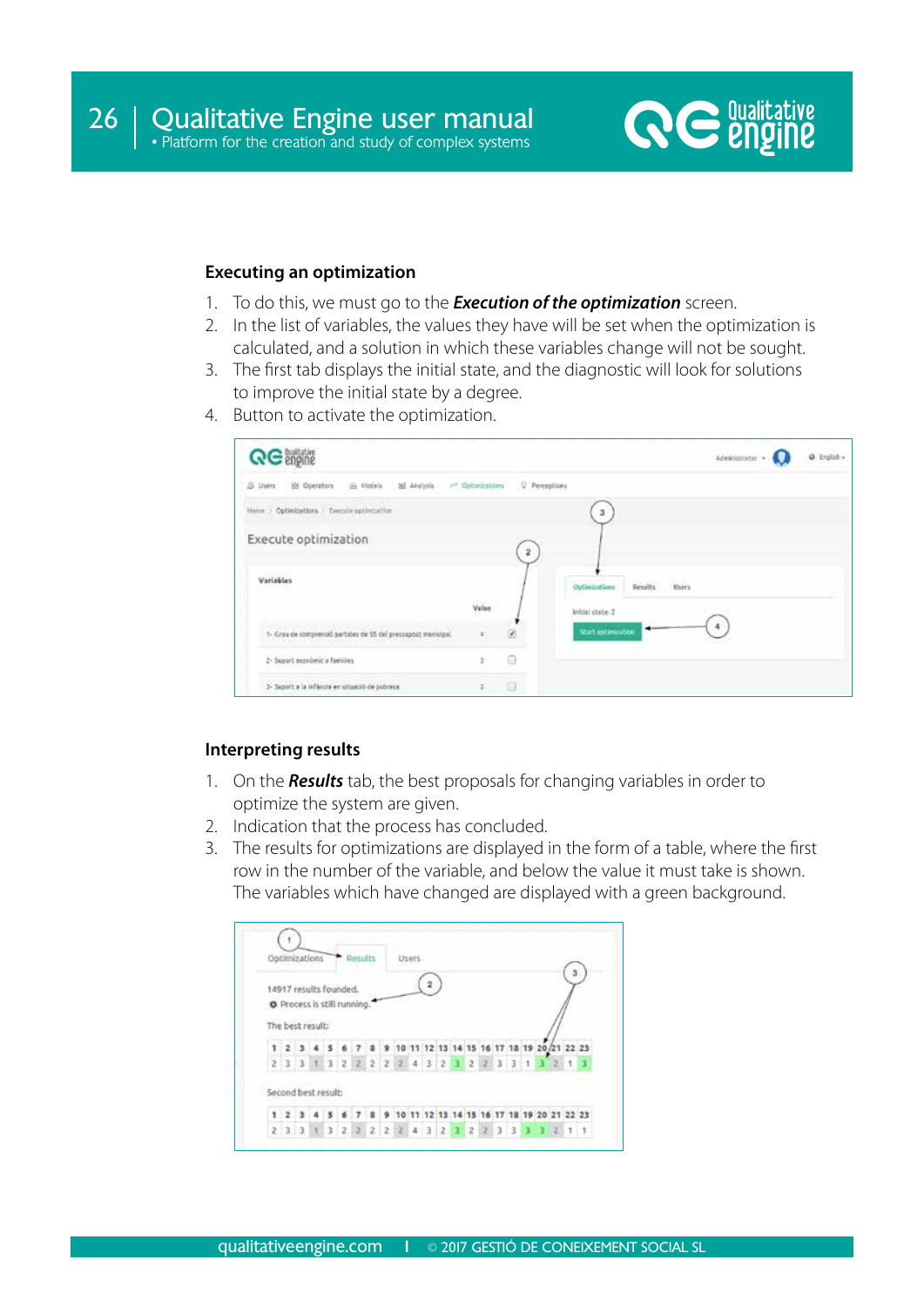## **6.4 - Perceptions**

**RE** *<u>Qualitative</u>* 

#### **Creating a perception**

- 1. To create a perception, we must go to the *Perceptions* section.
- 2. Click on the *New perception* button.
- 3. Button to go to the execution of the perception.
- 4. Button to delete the perception.

| <b>GG纖麗</b>                   |                                                                      | 1                  |            | G<br>Administrator +      | $Q$ English - |
|-------------------------------|----------------------------------------------------------------------|--------------------|------------|---------------------------|---------------|
| IS Users                      | <b>出 Models</b><br>tell Analysis<br>Ell Operators<br>/ Optimizations | Q - Percections    |            |                           |               |
| Hene Perceptions              |                                                                      |                    |            |                           |               |
| <b>Perceptions</b>            | $\mathbf{2}^-$                                                       |                    |            |                           |               |
|                               |                                                                      |                    |            |                           |               |
| + New perception<br>Show $25$ | $\vee$ perceptions.                                                  |                    |            | Search:                   |               |
| 16                            | ٠<br>Description                                                     | Query              | Created    | $\mathfrak{A}$<br>Actions | $\mathbf{4}$  |
| $\mathcal{I}_\mu$             |                                                                      | vaga general       | 03/11/2017 |                           |               |
| ់3                            | Exemple de cerca                                                     | pulgdemont         | 02/11/2017 | $\alpha$ is:              |               |
| $\cdot$ 2                     | Farem la descripció i poc més.                                       | jordis             | 24/10/2017 | $\alpha$ a                |               |
| 16                            | Inseguridad cludadana                                                | <b>Inseguridad</b> | 25/03/2018 | <b>GK</b> III             |               |
| $\overline{s}$                | PROVA FEINA PREMIA                                                   | puigdemont         | 05/11/2017 | 区景                        |               |
| 14                            | Quality of life Josep                                                | uncertainty        | 15/12/2017 | $\mathbf{z}$ a            |               |

- 1. Field to write a short text which identifies the perception.
- 2. Button to cancel the action.
- 3. Button to create the perception and implement execution.

| Create a new perception  |               |
|--------------------------|---------------|
| Description              |               |
| Write here a description |               |
|                          |               |
|                          |               |
|                          | Close<br>Save |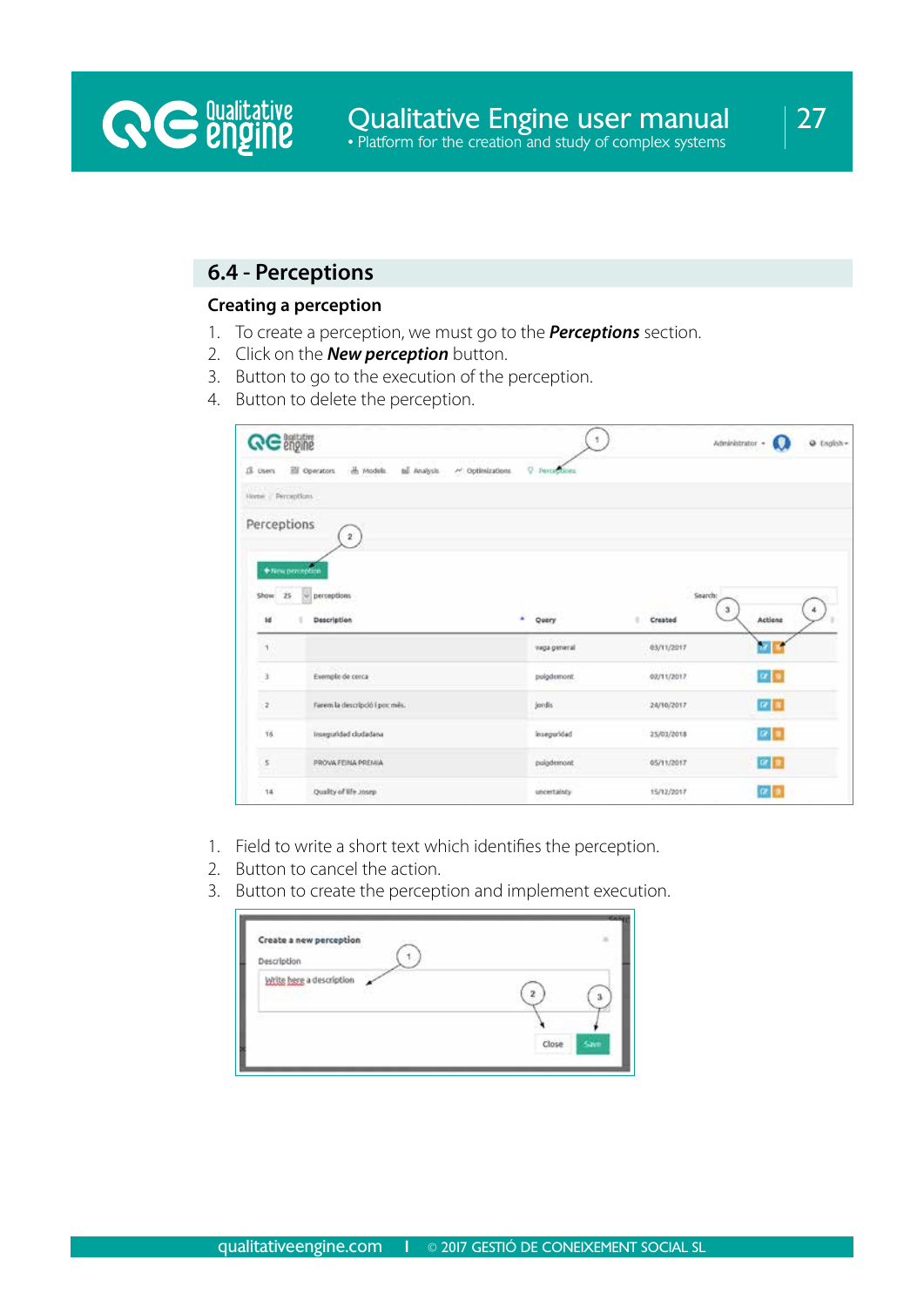

#### **Executing a perception**

To do this, we must go to the *Executing a perception* screen.

- 1. The block on the left reveals the form to execute the perception.
- 2. The *Results* tab displays the results of the execution of the perception.
- 3. The *Information* tab can be used to edit the basic information of the perception.

| <b>GG Signe</b>                                                           | $A\ddot{a}$ and $A$ and $A$ and $A$ and $A$<br>@ English -                                                                                                                   |
|---------------------------------------------------------------------------|------------------------------------------------------------------------------------------------------------------------------------------------------------------------------|
| <sup>Q</sup> Perceptions<br>& Models: all Analysis : > Optimizations      |                                                                                                                                                                              |
| Home / Perceptions / Execution.                                           |                                                                                                                                                                              |
| Perception execution                                                      | $\mathfrak{F}$<br>$2\,$                                                                                                                                                      |
| Execution<br>With your query<br>willer a good<br>Choose pate range<br>to. | Results<br><b>Information</b><br>Process completed.<br>Searched: puigdemont<br>Dabsis: From 31/10/2017 to 02/11/2017<br>Media: Twitter<br>Place: Mataró Barcelona CT (10km.) |
| what media?<br>Finitter Facebook Youtube                                  | 167 tweets found.                                                                                                                                                            |
| Choose the place<br>×<br>Chowan the place                                 |                                                                                                                                                                              |
| Radius (Akro)<br>Choose the distance<br>Execute                           |                                                                                                                                                                              |